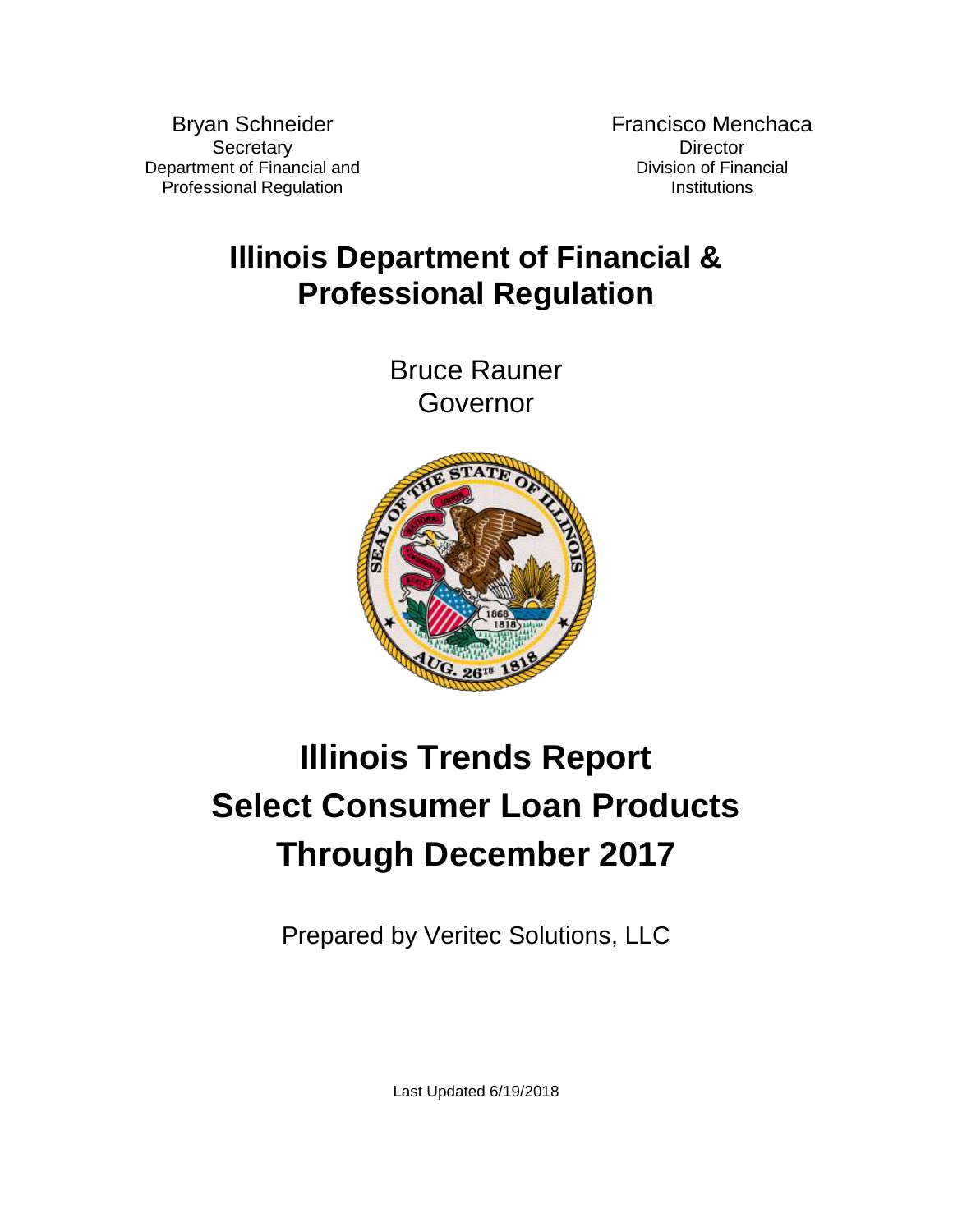#### Table of Contents

| Small Consumer Loan Average Term, Advance Amount, and Finance Charge 35 |  |
|-------------------------------------------------------------------------|--|

#### ABOUT THE INFORMATION IN THIS REPORT

THIS REPORT IS BASED ON STATISTICAL INFORMATION REQUIRED UNDER THE PAYDAY LOAN REFORM ACT, 815 ILCS122.

THE INFORMATION CONTAINED IN THIS REPORT IS BASED ON LOAN DATA REGISTERED TO THE ILLINOIS PLRA CONSUMER REPORTING SERVICE ("DATABASE") PURSUANT TO THE ACT. THE ACT WAS EFFECTIVE ON DECEMBER 6, 2005, AND THE DATABASE WENT INTO EFFECT BEGINNING IN FEBRUARY 2006. THE DATA PRESENTED IN THIS REPORT IS FOR THE PERIOD FROM FEBRUARY 2006 THROUGH DECEMBER 2017.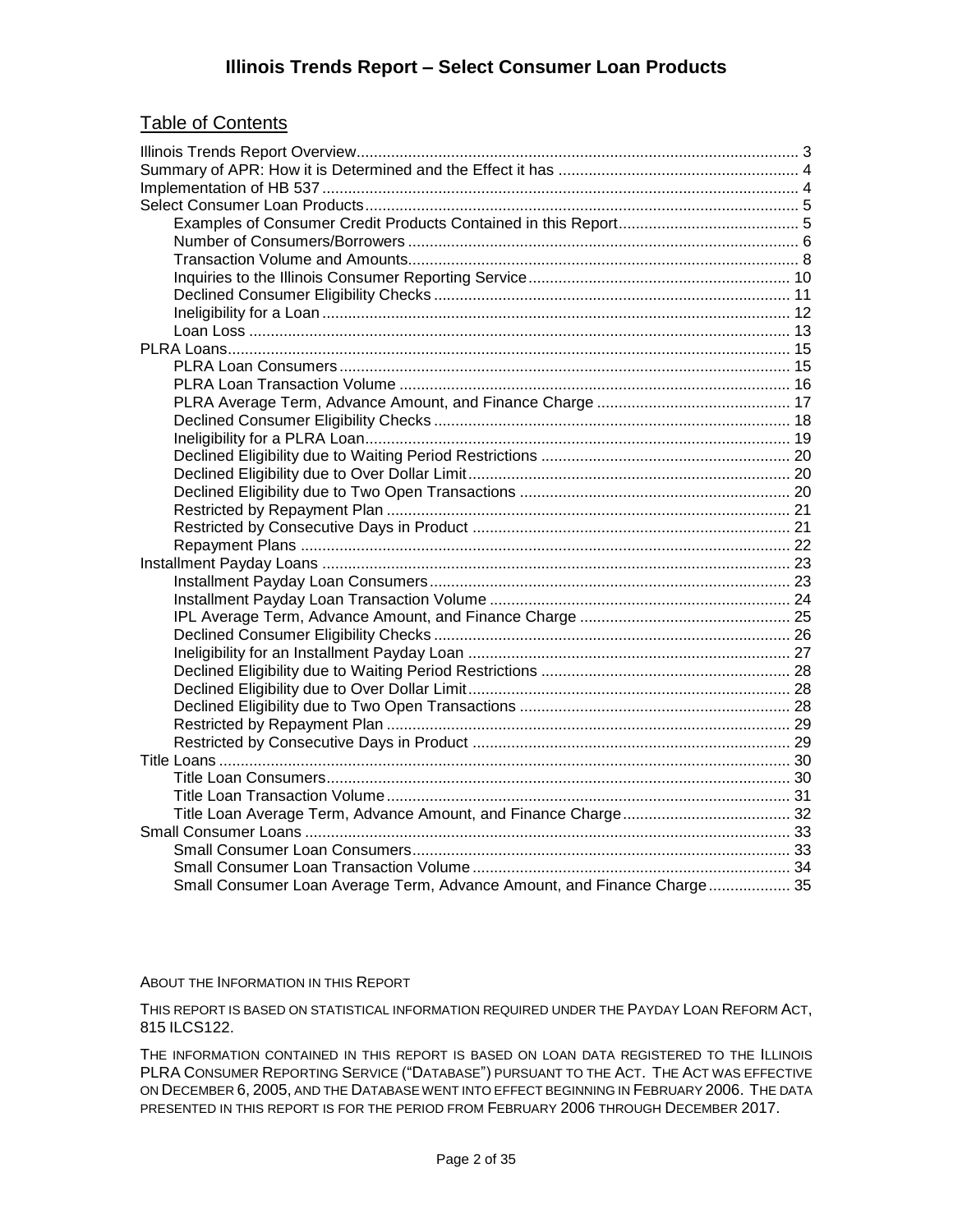#### <span id="page-2-0"></span>*Illinois Trends Report Overview*

The Illinois Department of Financial & Professional Regulation's Division of Financial Institutions - DFI - is responsible for regulating, examining, and monitoring Credit Unions, Currency Exchanges, Money Transmitters, Consumer Installment Loan, Payday Loan and Sales Finance Companies, among other licensed entities. The DFI is committed to providing clear and understandable information to the businesses and residents of Illinois.

The Illinois Trends Report on Select Consumer Loan Products is produced as a tool for the explanation and evaluation of Consumer Credit Products in Illinois. The report describes various Consumer Loan Products, the number of consumers/borrowers for each product, the volume of transactions and related information.

This current Trends Report tracks these products from January 2006 through December 2017. HB 537 became effective March 21, 2011 and amended the Payday Loan Reform Act (PLRA) to create Installment Payday Loans as well as amended the Consumer Installment Loan Act (CILA) to create Small Consumer Loans. This report displays two separate methods in its entirety. Below is a brief summary over a five-year period from 2012 through 2017.

From 2012 through 2017:

- The number of unique consumer/borrowers increased approximately 4.9%
- Transaction volume for products covered in this report decreased approximately 1.8%
	- o Payday loans increased approximately 41.6%
	- o Installment payday loans decreased approximately 12.7%
	- o Title secured loans decreased approximately 29.3%
	- o Small consumer loans increased approximately 0.03%

From 2016 through 2017:

- The number of unique consumer/borrowers decreased approximately 0.3%
- Transaction volume for products covered in this report decreased approximately 3.6%
	- o Payday loans decreased approximately 13.9%
	- o Installment payday loans decreased approximately 1.5%
	- o Title secured loans decreased approximately 9.1%
	- o Small consumer loans increased approximately 1.2%

Supporting information for this data, including the period 2006 through 2017, may be found in detail within the following report.

The report is available through the Illinois Department of Financial and Professional Regulation's Division of Financial Institutions website at:

#### idfpr.com > Financial Institutions > Consumer Credit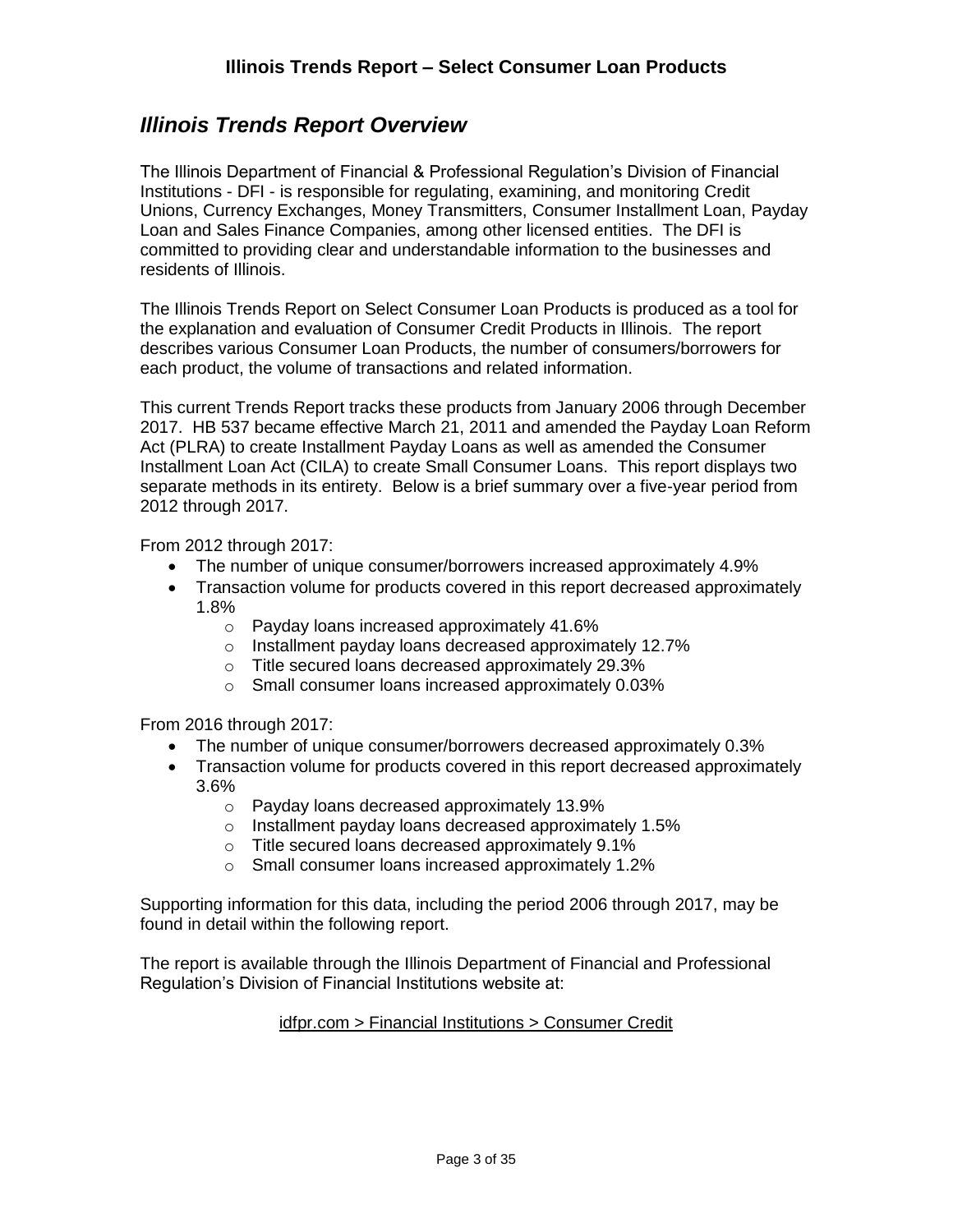#### <span id="page-3-0"></span>*Summary of APR: How it is Determined and the Effect it has*

The Annual Percentage Rate ("APR") is the annual rate charged on a loan as characterized by a percentage rate that represents the annual cost of borrowing. Loans vary from lender to lender and are also based on consumer needs, product parameters, and market competition. APR is a useful tool in comparing credit products; however, it can also be misleading due to the factors involved. When entering into a credit product, some factors affecting APR include: Fees, Interest Charges and Loan Maturity.

It is important to note the inverse relationship between APR and Loan Maturity; if all other factors remain the same except for the term of the loan, the APR decreases as the time to repay the loan increases. For example, a one month loan of \$1,000 with a 5% fee has an APR of over 50%, while a one year loan of \$1,000 with a 5% fee has an APR of 5%.

#### <span id="page-3-1"></span>*Implementation of HB 537*

When reviewing the information contained in this report the reader will notice a significant increase in database activity beginning in 2011. This increased activity is a result of HB 537 which became effective on March 21, 2011. HB 537 amended the Payday Loan Reform Act (PLRA) to create Installment Payday Loans as well as amended the Consumer Installment Loan Act (CILA) to create Small Consumer Loans. Pursuant to PLRA and CILA, lenders are required to enter information regarding these new loan types into the database. The database became live on July 25, 2011.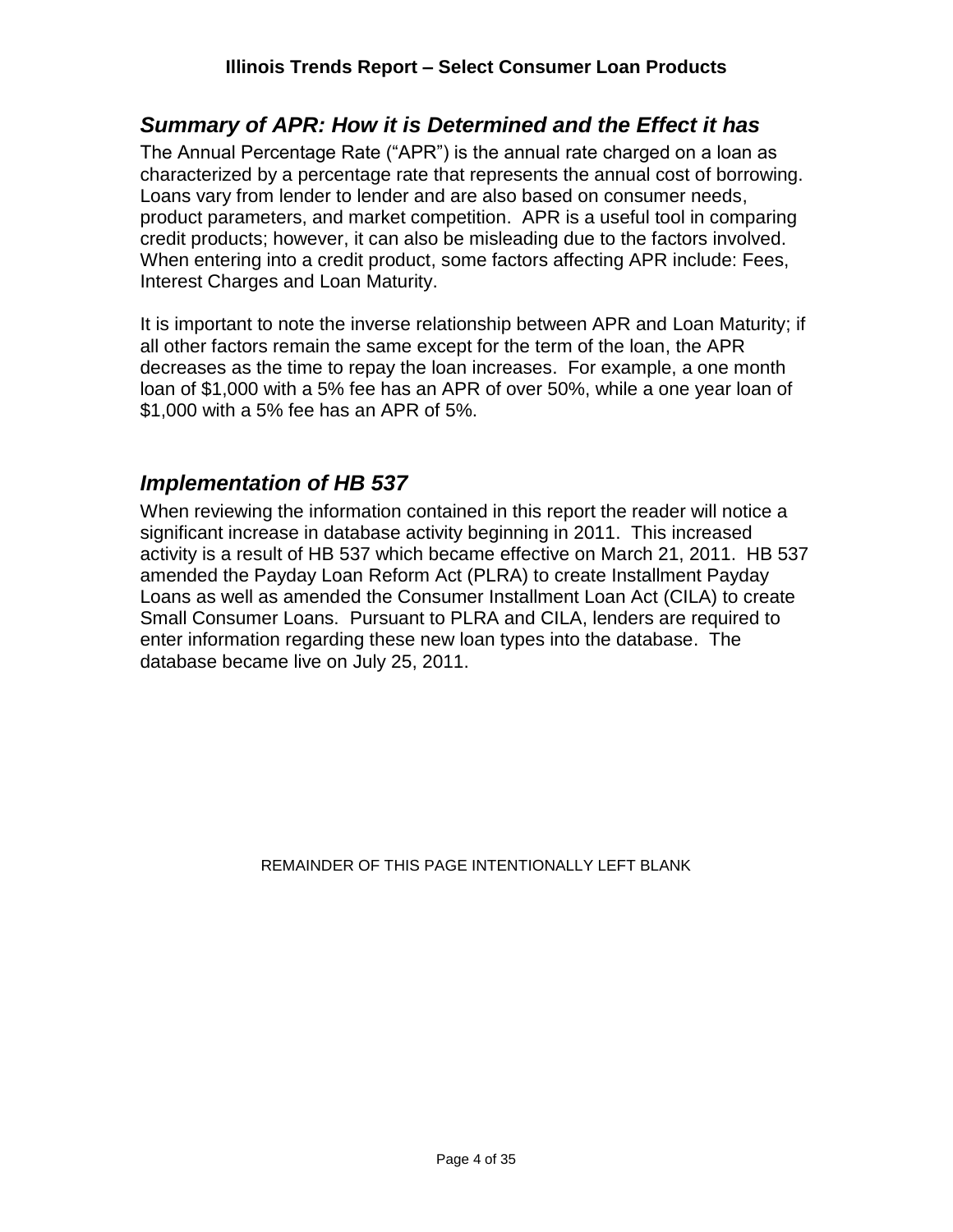#### <span id="page-4-0"></span>**Select Consumer Loan Products**

Products included in this report consist of Payday Loans (starting on February 1<sup>st</sup>, 2006), CILA Loans (starting on February 1<sup>st</sup>, 2006 and ending on March 20<sup>th</sup>, 2011), Installment Payday Loans (starting on July 25<sup>th</sup>, 2011, with historical uploads from March 21<sup>st</sup>, 2011), Title Loans (starting on October 1<sup>st</sup>, 2009, with historical uploads from April 1<sup>st</sup>, 2009), and Small Consumer Loans (starting on July 25<sup>th</sup>, 2011, with uploads from March 21<sup>st</sup>, 2011).

### <span id="page-4-1"></span>*Examples of Consumer Credit Products Contained in this Report*

A Payday Loan (PLRA) is a loan with a finance charge exceeding an annual percentage rate of 36% and with a term that does not exceed 120 days. No lender may charge more than \$15.50 per \$100 loaned except as otherwise allowed by the Payday Loan Reform Act. Licensees have been required to input PLRA loans into the database since 2006.

A Consumer Installment Loan (CILA) is any loan made to a consumer up to \$40,000 as permitted by the Consumer Installment Loan Act. Licensees have never been required to input this data into the system. Any information previously captured was voluntarily provided by licensees.

An Installment Payday Loan (IPL) is a loan with a finance charge exceeding an annual percentage rate of 36% and with a term no less than 112 days and no longer than 180 days. No lender may charge more than \$15.50 per \$100 loaned except as otherwise allowed by the Payday Loan Reform Act. Installment Payday Loans were created pursuant to the PLRA in 2011. Beginning in March of 2011, licensees were required to input IPL data into the database.

A Title Secured Loan (Title), pursuant to the Consumer Installment Loan Act, is a loan upon which interest is charged at an annual percentage rate exceeding 36%, and, at commencement, the obligor provides to the licensee, as security for the loan, physical possession of the obligor's title to a motor vehicle.

A Small Consumer Installment Loan (SCL), pursuant to the Consumer Installment Loan Act, is a loan upon which interest is charged at an annual percentage rate exceeding 36% and with an amount financed of \$4,000 or less. SCL does not include a title-secured loan. Small Consumer Loans were created by CILA in 2011. Beginning in March of 2011, licensees were required to input SCL data into the database.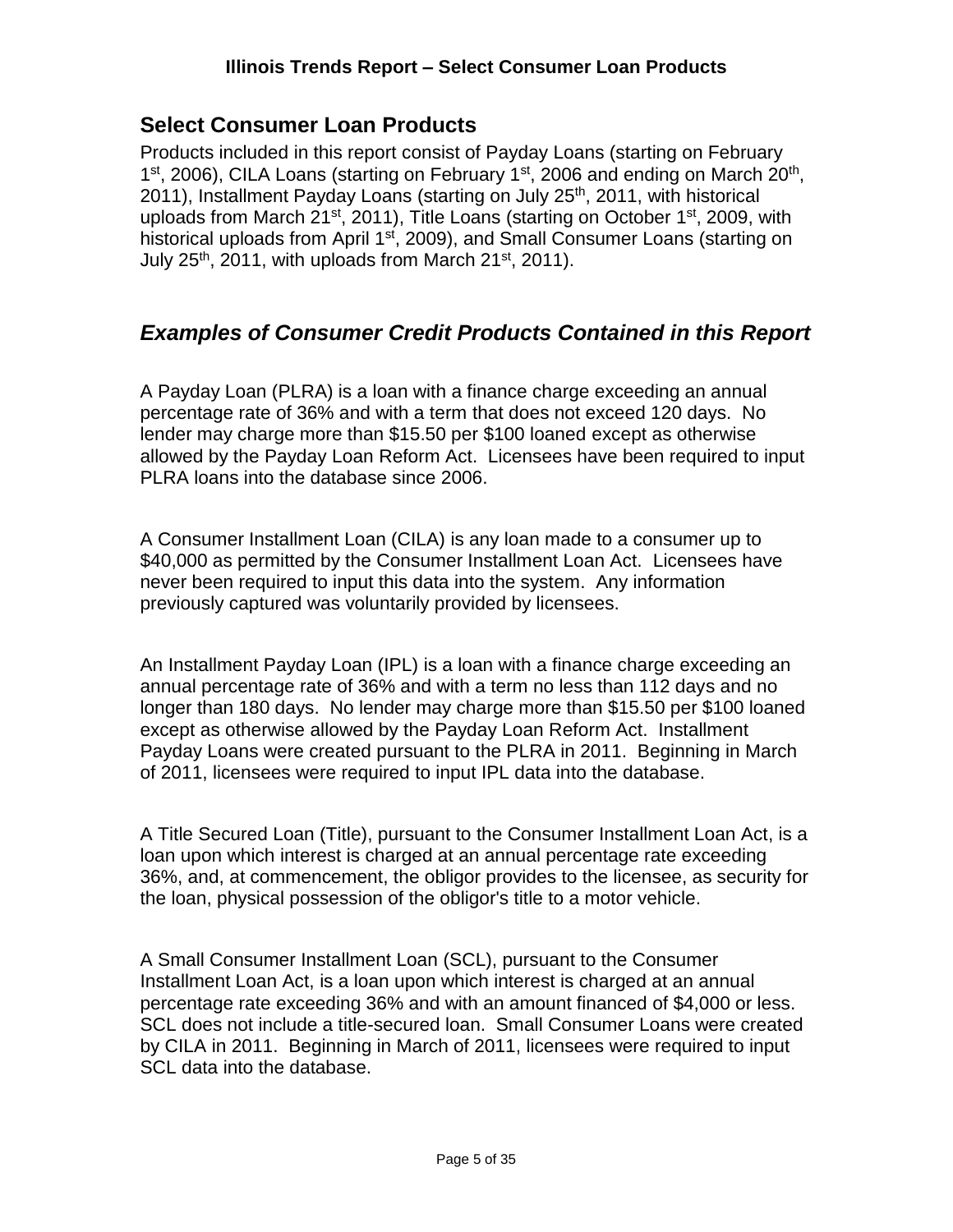#### <span id="page-5-0"></span>*Number of Consumers/Borrowers*

During the period from February 2006 through December 2017 ("Reporting Period"), 1,379,796 consumers took out 9,692,440 loans, or an average of 7.0 loans per consumer.

The number of loan consumers (unique borrowers) in the Reporting Period is as follows:



#### **Unique Consumers per Year (Feb 2006 through Dec 2017)**

The significant increase in unique consumers beginning in 2011 is a result of legislation requiring lenders to input information into the database for the new loan types. Prior to this time period, SCL and IPL did not exist in the database.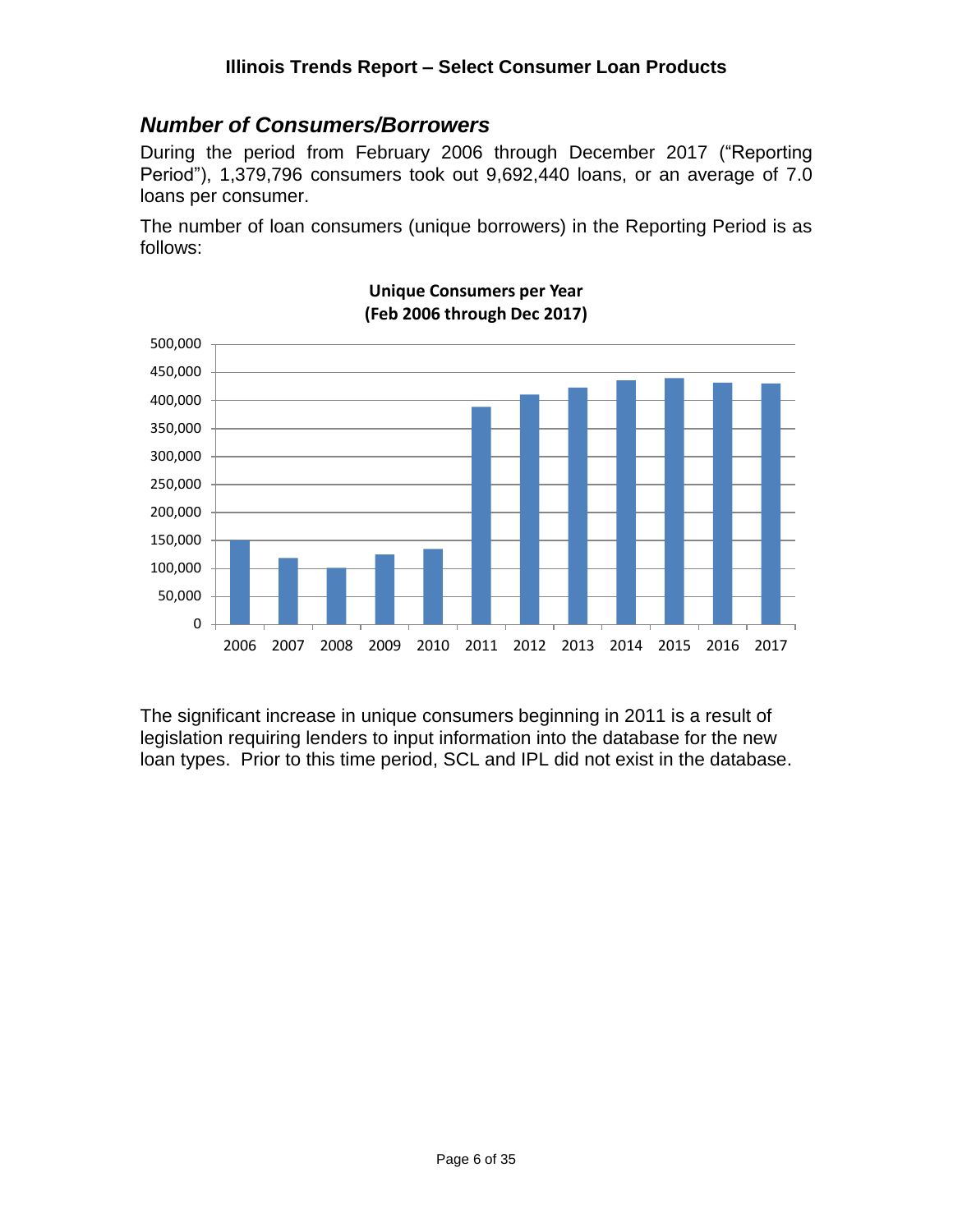| Year                                                | <b>Unique</b><br><b>Borrowers over</b><br>All Products <sup>12</sup> | <b>Unique</b><br><b>Borrowers</b><br>using PLRA | <b>Unique</b><br><b>Borrowers</b><br>using CILA | <b>Unique</b><br><b>Borrowers</b><br>using IPL | <b>Unique</b><br><b>Borrowers</b><br>using Title | <b>Unique</b><br><b>Borrowers</b><br>using SCL |
|-----------------------------------------------------|----------------------------------------------------------------------|-------------------------------------------------|-------------------------------------------------|------------------------------------------------|--------------------------------------------------|------------------------------------------------|
| 2006                                                | 150,588                                                              | 119,634                                         | 47,380                                          | 0                                              |                                                  | 0                                              |
| 2007                                                | 118,815                                                              | 92,298                                          | 34,054                                          | 0                                              | 0                                                | 0                                              |
| 2008                                                | 101,386                                                              | 79,390                                          | 25,594                                          | $\Omega$                                       | 0                                                | $\mathbf 0$                                    |
| 2009                                                | 125,043                                                              | 57,037                                          | 25,582                                          | 0                                              | 49,045                                           | 0                                              |
| 2010                                                | 135,038                                                              | 48,925                                          | 26,334                                          | 0                                              | 66,787                                           | 0                                              |
| 2011                                                | 388,449                                                              | 55,377                                          | 10,012                                          | 178,795                                        | 79,353                                           | 157,887                                        |
| 2012                                                | 410,576                                                              | 48,002                                          | 0                                               | 199,750                                        | 82,324                                           | 166,484                                        |
| 2013                                                | 423,403                                                              | 48,298                                          | 0                                               | 203,303                                        | 86,933                                           | 171,348                                        |
| 2014                                                | 435,876                                                              | 54,513                                          | $\Omega$                                        | 206,598                                        | 83,996                                           | 180,649                                        |
| 2015                                                | 440,043                                                              | 64,956                                          | 0                                               | 199,272                                        | 74,785                                           | 190,553                                        |
| 2016                                                | 431,796                                                              | 70,636                                          | 0                                               | 192,544                                        | 67,489                                           | 191,784                                        |
| 2017                                                | 430,714                                                              | 58,442                                          | $\Omega$                                        | 192,476                                        | 61,458                                           | 202,968                                        |
| <b>Since Inception</b><br>$(2/1/2006 - 12/31/2017)$ | 1,379,796                                                            | 417,305                                         | 97,796                                          | 670,091                                        | 413,116                                          | 519,891                                        |

### *Number of Consumers/Borrowers (continued)*

The average monthly gross income of Illinois consumers during the Reporting Period was \$2,621.27, or approximately \$31,455 per year.

For the Reporting Period:

- Approximately 61% of loan consumers earn \$30,000 or less per year.
- Approximately 15% of loan consumers earn more than \$50,000 per year.
- Approximately 5% of loan consumers earn more than \$75,000 per year.

<sup>1</sup> Individual borrowers may utilize multiple products, so the total number of unique borrowers may be less than the sum of all columns for individual products.

<sup>2</sup> Due to the dynamic nature of the database, data shown may differ from previous reports.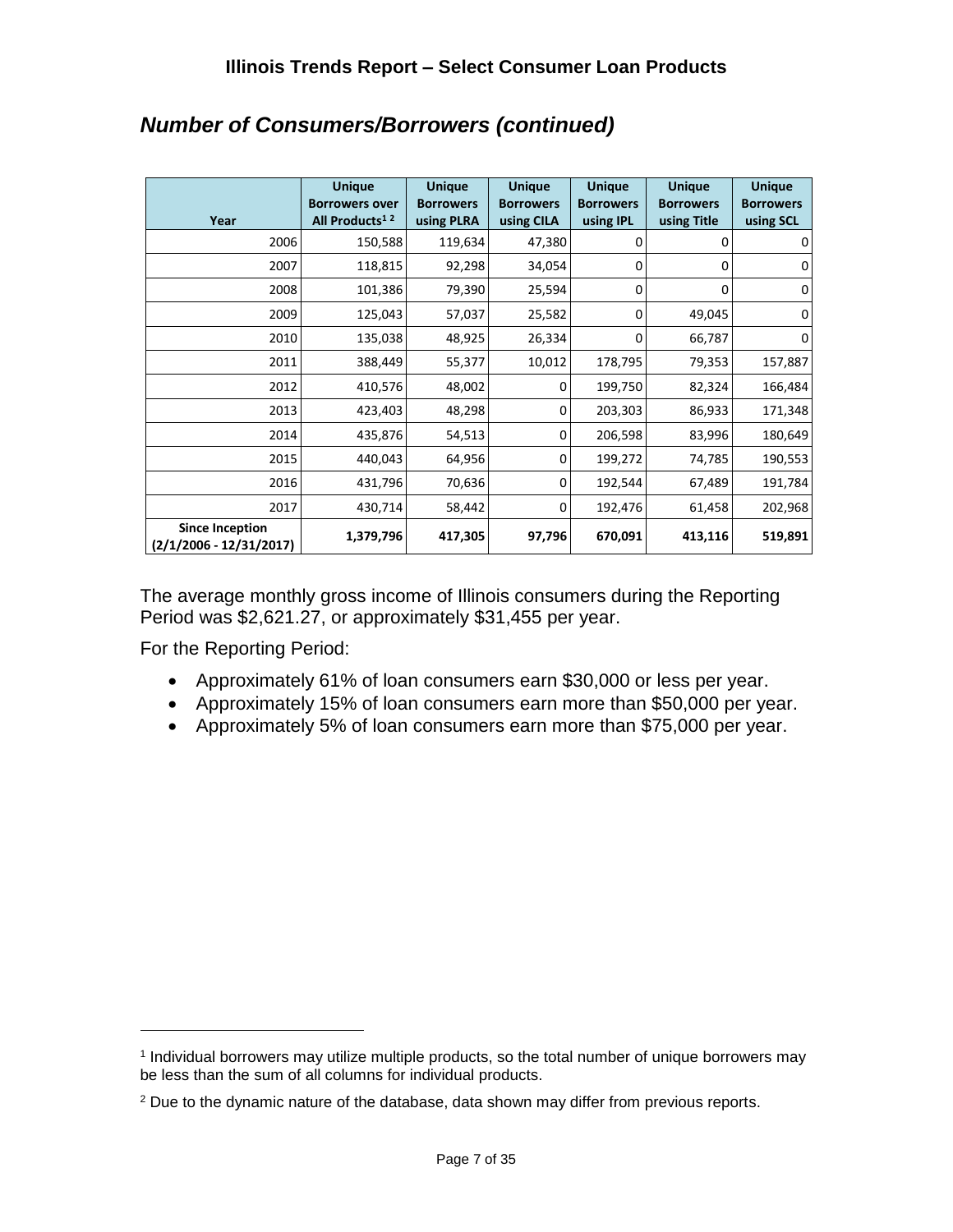#### <span id="page-7-0"></span>*Transaction Volume and Amounts*

Total transaction volume for the Reporting Period, including PLRA Loans, CILA Loans, Installment Payday Loans, Title Loans, and Small Consumer Loans, was 9,692,440 loans, with a total advance/principal amount of \$6.53 billion.



**Transaction Volume per Month**



#### **Total Principal Amount per Month**

Prior to implementation of HB 537, which created SCL and IPL loans, licensees had the option to voluntarily record CILA loans on the database, which a small amount of licensees did. Post implementation of HB 537 the inclusion of IPL and SCL loans became mandatory. This is why beginning after March of 2011 there is an increase in the amount of overall transactions while at the same time CILA loan activity has ceased.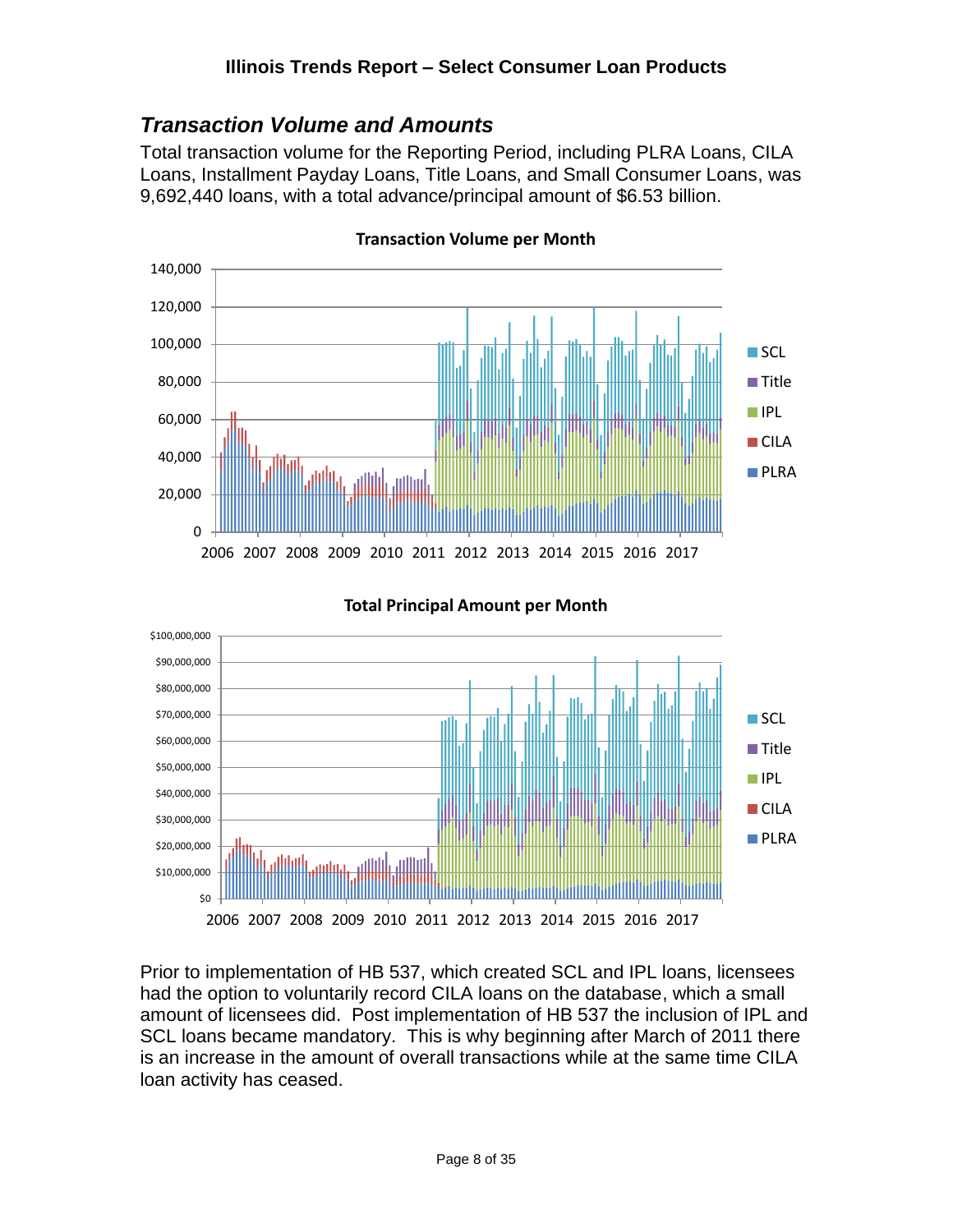### *Transaction Volume and Amounts (continued)*

Annual volume information for each year of the Reporting Period is presented in the following table.

| Year <sup>3</sup> | <b>PLRA</b><br>Volume <sup>4</sup> | <b>CILA</b><br><b>Volume</b> | <b>IPL</b><br><b>Volume</b> | <b>Title</b><br><b>Volume</b> | <b>SCL</b><br><b>Volume</b> | <b>Total</b><br><b>Volume</b> | Change vs.<br><b>Prior Year</b> |
|-------------------|------------------------------------|------------------------------|-----------------------------|-------------------------------|-----------------------------|-------------------------------|---------------------------------|
| 2006              | 485,008                            | 91,712                       | 0                           | 0                             | 0                           | 576,720                       |                                 |
| 2007              | 372,123                            | 77,559                       | 0                           | 0                             | 0                           | 449,682                       | $-22.0%$                        |
| 2008              | 308,787                            | 64,418                       | 0                           | 0                             | 0                           | 373,205                       | $-17.0%$                        |
| 2009              | 216,203                            | 64,209                       | 0                           | 54,836                        | 0                           | 335,248                       | $-10.2%$                        |
| 2010              | 188,441                            | 64,531                       | 0                           | 81,892                        | 0                           | 334,864                       | $-0.1%$                         |
| 2011              | 153,124                            | 13,185                       | 359,688                     | 93,673                        | 384,215                     | 1,003,885                     | 199.8%                          |
| 2012              | 144,592                            | 0                            | 408,493                     | 96,940                        | 447,100                     | 1,097,125                     | 9.3%                            |
| 2013              | 148,897                            | 0                            | 404,491                     | 100,386                       | 457,113                     | 1,110,887                     | 1.3%                            |
| 2014              | 169,560                            | 0                            | 404,955                     | 96,054                        | 434,701                     | 1,105,270                     | $-0.5%$                         |
| 2015              | 206,490                            | 0                            | 378,915                     | 83,855                        | 441,558                     | 1,110,818                     | 0.5%                            |
| 2016              | 237,897                            | 0                            | 362,212                     | 75,385                        | 442,005                     | 1,117,499                     | 0.6%                            |
| 2017              | 204,716                            | 0                            | 356,768                     | 68,537                        | 447,216                     | 1,077,237                     | $-3.6%$                         |
| Total             | 2,835,838                          | 375,614                      | 2,675,522                   | 751,558                       | 3,053,908                   | 9,692,440                     |                                 |

| Year  | <b>PLRA</b><br><b>Principal</b> | <b>CILA</b><br><b>Principal</b> | <b>IPL</b><br><b>Principal</b> | <b>Title</b><br>Principal | <b>SCL</b><br>Principal | <b>Total</b><br><b>Principal</b> |
|-------|---------------------------------|---------------------------------|--------------------------------|---------------------------|-------------------------|----------------------------------|
| 2006  | \$168,555,810                   | \$42,970,976                    | \$0                            | \$0                       | \$0                     | \$211,526,786                    |
| 2007  | \$140,085,060                   | \$40,312,158                    | \$0                            | \$0                       | \$0                     | \$180,397,218                    |
| 2008  | \$116,367,522                   | \$36,164,515                    | \$0                            | \$0                       | \$0                     | \$152,532,037                    |
| 2009  | \$82,371,381                    | \$37,842,711                    | \$0                            | \$39,687,316              | \$0                     | \$159,901,409                    |
| 2010  | \$70,282,846                    | \$38,677,423                    | \$0                            | \$67,559,879              | \$0                     | \$176,520,148                    |
| 2011  | \$53,998,819                    | \$7,942,682                     | \$218,760,104                  | \$90,273,209              | \$301,172,147           | \$672,146,961                    |
| 2012  | \$48,159,727                    | \$0                             | \$257,036,200                  | \$98,583,689              | \$361,368,686           | \$765,148,303                    |
| 2013  | \$48,814,308                    | \$0                             | \$266,351,323                  | \$110,606,554             | \$379,854,167           | \$805,626,352                    |
| 2014  | \$55,533,572                    | \$0                             | \$277,013,565                  | \$109,927,415             | \$374,612,457           | \$817,087,009                    |
| 2015  | \$67,455,136                    | \$0                             | \$269,084,979                  | \$97,929,539              | \$416,476,445           | \$850,946,098                    |
| 2016  | \$77,721,659                    | \$0                             | \$255,967,612                  | \$84,026,262              | \$440,741,608           | \$858,457,142                    |
| 2017  | \$70,146,817                    | \$0                             | \$255,317,387                  | \$79,793,726              | \$471,616,733           | \$876,874,662                    |
| Total | \$999,492,656                   | \$203,910,466                   | \$1,799,531,170                | \$778,387,591             | \$2,745,842,242         | \$6,527,164,125                  |

<sup>&</sup>lt;sup>3</sup> Loan volume data outside of the reporting period (before February 1<sup>st</sup>, 2006) is not included.

<sup>4</sup> Due to the dynamic nature of the database, data shown may differ from previous reports.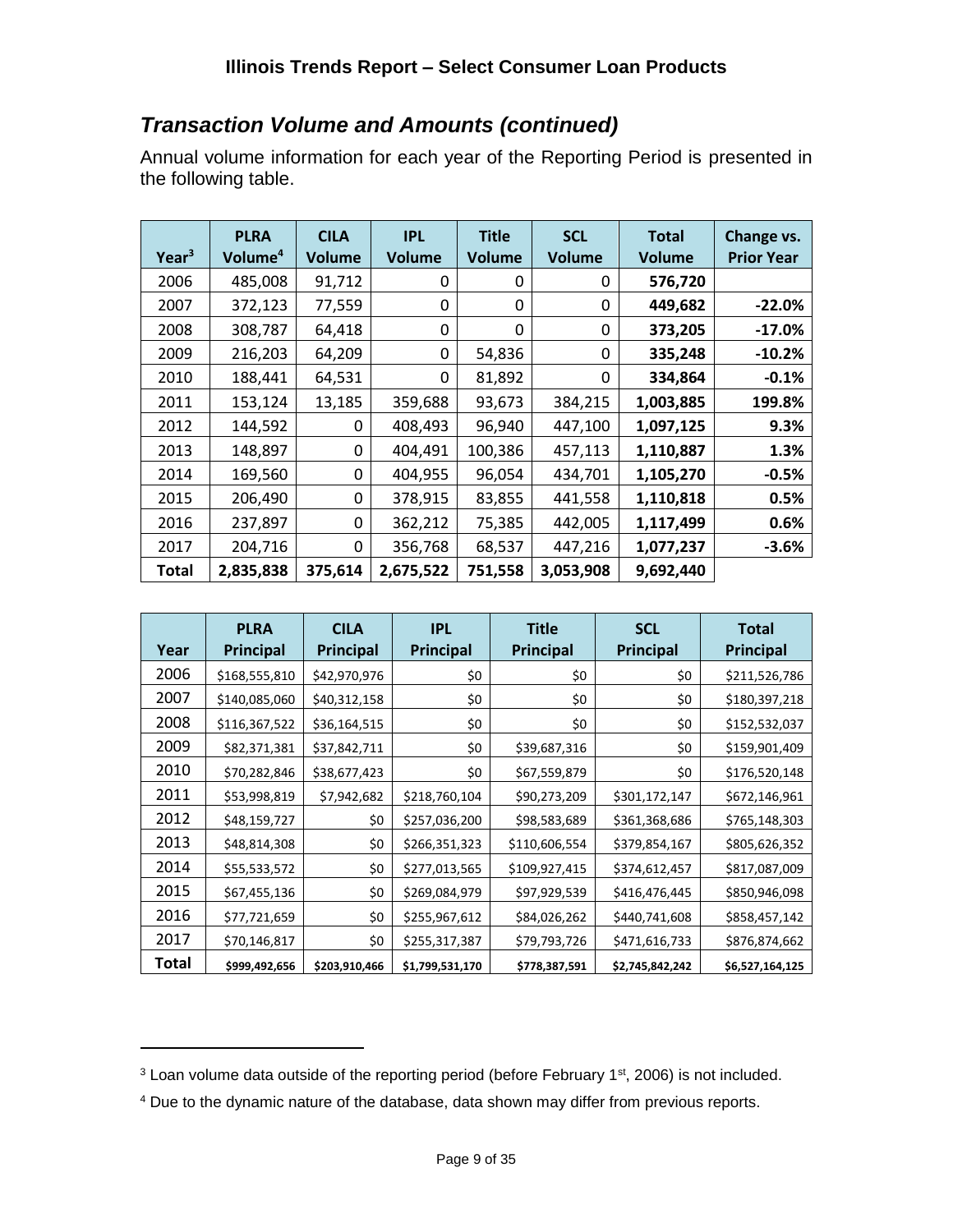#### <span id="page-9-0"></span>*Inquiries to the Illinois Consumer Reporting Service*

The number of inquiries and requests made to the Database ("Database Events") during the Reporting Period was approximately 30.3 million.

Database inquires and requests include the following events: check eligibility; opens; closes; reopens; cancels; temps; transfers; returns; renewals, refinances; repayment plans; repayment plan reversals; defaults; default reversals; write-offs; write-off reversals; vehicle repossessions; vehicle sales; and information updates.



#### **Database Events per Month**

**Database Events per Year (Feb 2006 through Dec 2017)**

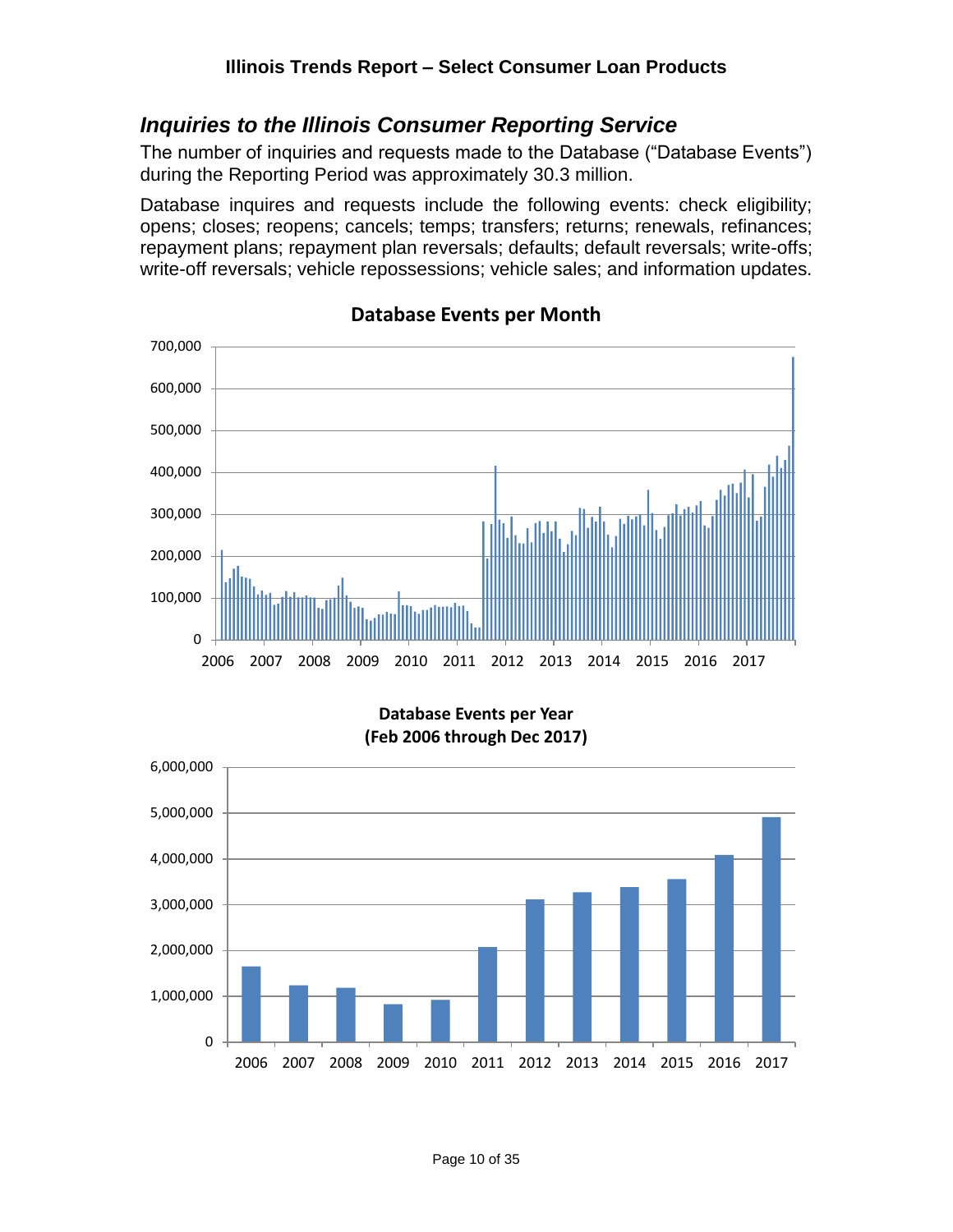### <span id="page-10-0"></span>*Declined Consumer Eligibility Checks<sup>5</sup>*

Declined eligibility checks for PLRA, IPL, and Title products averaged approximately 46.8 percent of total transaction requests during the Reporting Period. 6



**Declined Eligibility Checks % of Total Transaction Requests (not including SCL)**

**Note: The cause of the abnormal increase in declined eligibility requests between March 2008 and September 2008 is due to multiple database events from a single licensee for a reason that may not be related to loan applications.**

**The increase in declined eligibility requests during the second half of 2009 is correlated to the implementation of Title Loan lending and the requirement for lenders to input data into the database.**

**Due to statute changes, licensees were unable to enter Payday Loan declines in the database from March 21st, 2011 through July 24th, 2011.**

**The following tables represent data from all registered users other than that single licensee.**

<sup>5</sup> Transactions and declines for Small Consumer Loans are not included in this section because declines for Small Consumer Loans are not recorded by the database.

<sup>&</sup>lt;sup>6</sup> Assumes that declined consumer intended to open and represents the number of opened transactions plus the number of declined eligibility checks. Data includes multiple declined eligibility checks for the same consumer.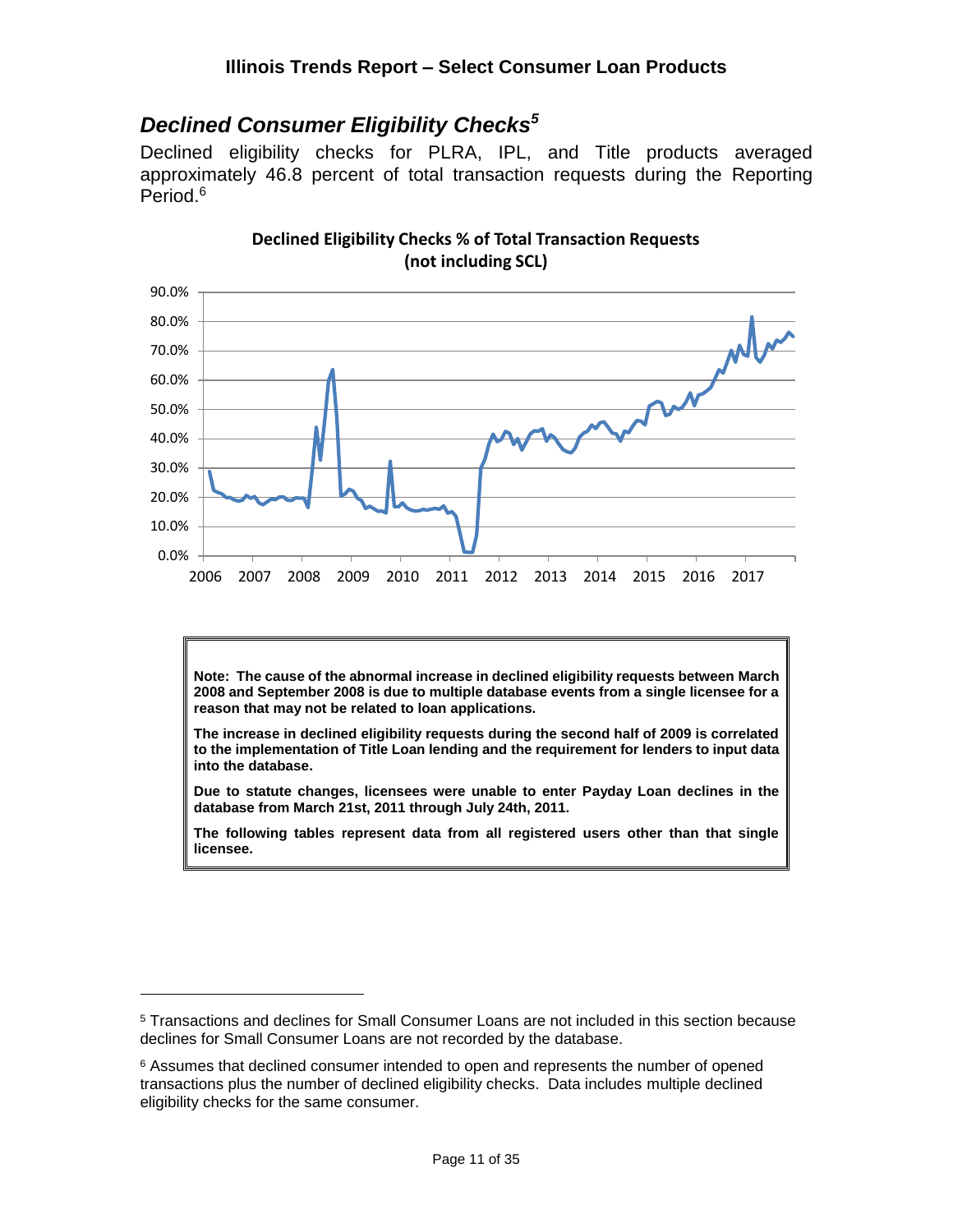### <span id="page-11-0"></span>*Ineligibility for a Loan*

 $\overline{a}$ 

The tables below provide annual information about the reasons for declined eligibility during the Reporting Period.<sup>7</sup>

|       |                | <b>Restricted by</b> | <b>Restricted by</b> |                    |                     |              |              |
|-------|----------------|----------------------|----------------------|--------------------|---------------------|--------------|--------------|
|       | <b>Waiting</b> | Repayment            | <b>Consecutive</b>   | <b>Over Dollar</b> | <b>Two Open</b>     |              |              |
| Year  | <b>Period</b>  | Plan                 | Days in Product      | Limit              | <b>Transactions</b> | <b>Other</b> | <b>Total</b> |
| 2006  | 591            | 44                   | 100,226              | 19,375             | 9,906               | 23,626       | 153,768      |
| 2007  | 318            | 40                   | 68,288               | 15,138             | 3,719               | 11,532       | 99,035       |
| 2008  | 373            | 46                   | 46,516               | 7,990              | 2,278               | 9,833        | 67,036       |
| 2009  | 1,551          | 46                   | 28,549               | 10,084             | 4,940               | 10,131       | 55,301       |
| 2010  | 5,351          | 41                   | 24,879               | 3,441              | 764                 | 11,721       | 46,197       |
| 2011  | 20,336         | 721                  | 59,420               | 36,941             | 40,461              | 17,028       | 174,907      |
| 2012  | 42,779         | 2,100                | 179,267              | 77,720             | 105,488             | 5,643        | 412,997      |
| 2013  | 30,107         | 1,678                | 198,482              | 42,454             | 113,151             | 6,761        | 392,633      |
| 2014  | 29,519         | 2,937                | 251,875              | 46,055             | 157,271             | 7,286        | 494,943      |
| 2015  | 25,149         | 2,992                | 380,225              | 49,822             | 225,604             | 6,269        | 690,061      |
| 2016  | 25,635         | 4,952                | 733,277              | 57,060             | 368,311             | 6,500        | 1,195,735    |
| 2017  | 63,226         | 28,469               | 880,265              | 70,476             | 616,545             | 5,577        | 1,664,558    |
| Total | 244,935        | 44,066               | 2,951,269            | 436,556            | 1,648,438           | 121,907      | 5,447,171    |

**Total Declined Eligibility Checks by Reason**

#### **Percentage of Total Declined Eligibility Checks by Reason**

|       |                | <b>Restricted by</b> | <b>Restricted by</b> |                    |                     |              |              |
|-------|----------------|----------------------|----------------------|--------------------|---------------------|--------------|--------------|
|       | <b>Waiting</b> | Repayment            | <b>Consecutive</b>   | <b>Over Dollar</b> | <b>Two Open</b>     |              |              |
| Year  | Period         | Plan                 | Days in Product      | <b>Limit</b>       | <b>Transactions</b> | <b>Other</b> | <b>Total</b> |
| 2006  | 0.38%          | 0.03%                | 65.18%               | 12.60%             | 6.44%               | 15.36%       | 100.00%      |
| 2007  | 0.32%          | 0.04%                | 68.95%               | 15.29%             | 3.76%               | 11.64%       | 100.00%      |
| 2008  | 0.56%          | 0.07%                | 69.39%               | 11.92%             | 3.40%               | 14.67%       | 100.00%      |
| 2009  | 2.80%          | 0.08%                | 51.62%               | 18.23%             | 8.93%               | 18.32%       | 100.00%      |
| 2010  | 11.58%         | 0.09%                | 53.85%               | 7.45%              | 1.65%               | 25.37%       | 100.00%      |
| 2011  | 11.63%         | 0.41%                | 33.97%               | 21.12%             | 23.13%              | 9.74%        | 100.00%      |
| 2012  | 10.36%         | 0.51%                | 43.41%               | 18.82%             | 25.54%              | 1.37%        | 100.00%      |
| 2013  | 7.67%          | 0.43%                | 50.55%               | 10.81%             | 28.82%              | 1.72%        | 100.00%      |
| 2014  | 5.96%          | 0.59%                | 50.89%               | 9.31%              | 31.78%              | 1.47%        | 100.00%      |
| 2015  | 3.64%          | 0.43%                | 55.10%               | 7.22%              | 32.69%              | 0.91%        | 100.00%      |
| 2016  | 2.14%          | 0.41%                | 61.32%               | 4.77%              | 30.80%              | 0.54%        | 100.00%      |
| 2017  | 3.80%          | 1.71%                | 52.88%               | 4.23%              | 37.04%              | 0.34%        | 100.00%      |
| Total | 4.50%          | 0.81%                | 54.18%               | 8.01%              | 30.26%              | 2.24%        | 100.00%      |

 $7$  A consumer may be ineligible for a loan for a number of reasons, including but not limited to: repayment plan restrictions; waiting period; restricted by consecutive days in product; over the dollar limit; and two open transactions. Definitions for ineligibility reasons for specific products are provided on pages 18-19 and 26-27.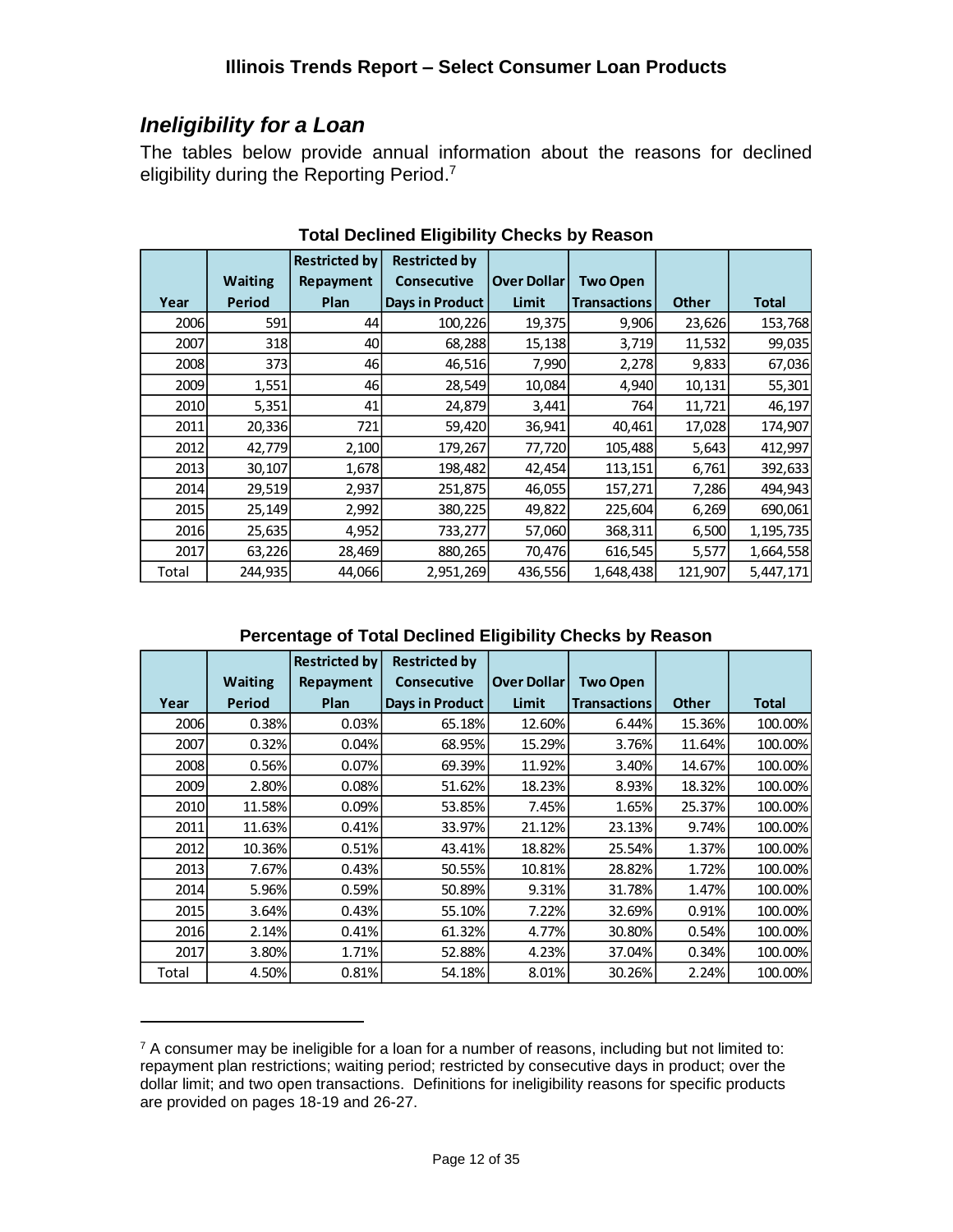### <span id="page-12-0"></span>*Loan Loss*

 $\overline{a}$ 

The chart below provides annual information about the estimated loss rate of PLRA, IPL, and SCL products during the Reporting Period.<sup>8</sup>



**Loan Loss as a Percentage of Product Volume**

Loan loss for PLRA and IPL products is estimated by counting loans closed with a payment method of "bad debt" and loans currently open greater than 60 days past due (or 60 days past the end date of the repayment plan if the loan was put into a repayment plan).

Loan loss for small consumer loans is estimated by counting loans listed as "discharged by the lender" and loans "satisfied in full or in part by collateral being sold after default."

<sup>&</sup>lt;sup>8</sup> Due to the method used for loan loss calculation and due to the dynamic nature of the database, loan loss rates shown may differ from the rates presented in previous reports.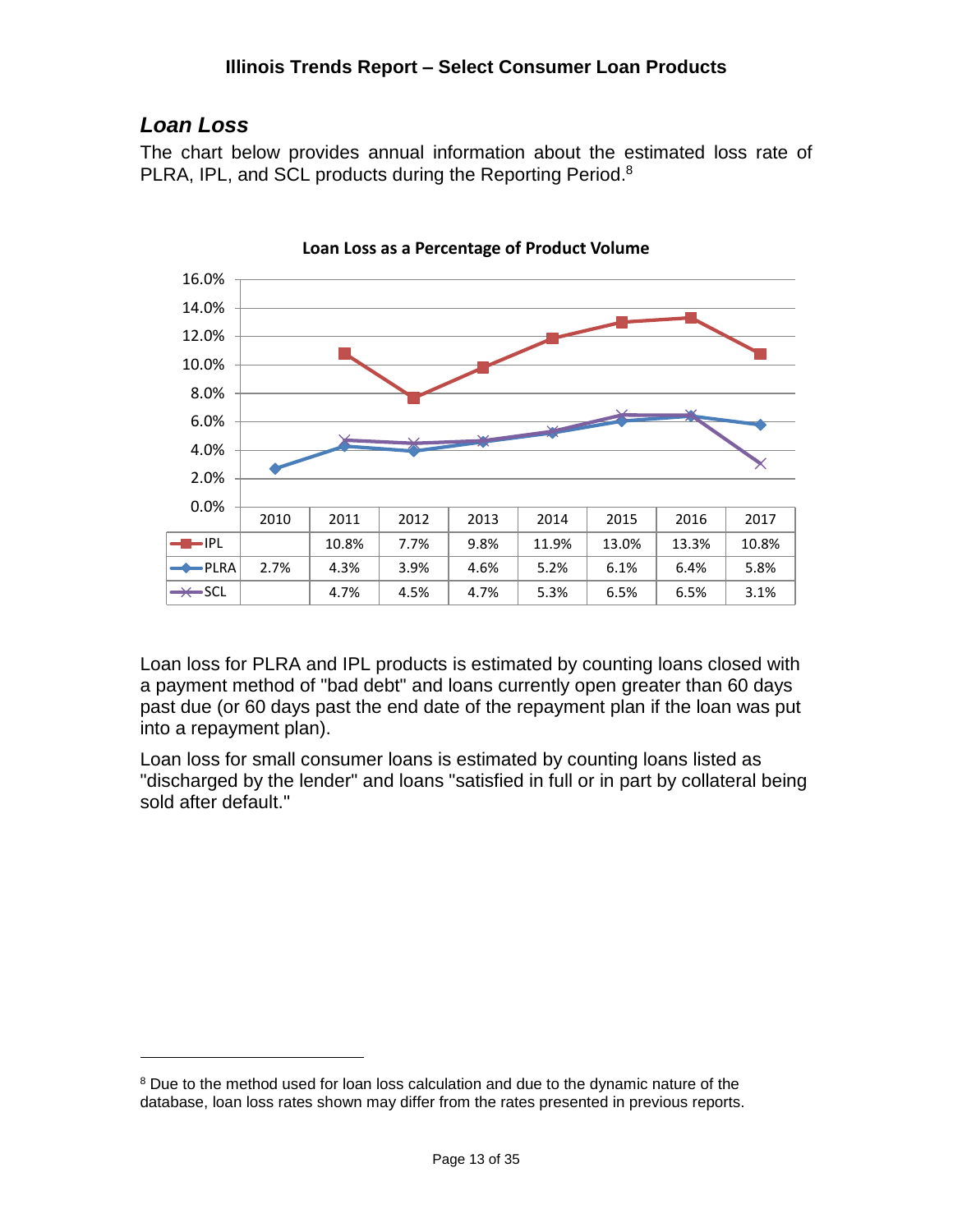### *Loan Loss (continued)*

 $\overline{a}$ 

The chart below provides annual information about the rates of defaults, write-offs, and repossessions for Title Loan products during the Reporting Period.<sup>9</sup> A "default" is a failure to perform a legal or contractual duty as defined in the loan contract, which is nearly always triggered by a missed payment. A "write-off" occurs when the creditor considers the loan an uncollectable "bad" debt after a lengthy default. A "repossession" occurs after a default when the loan contract provides for the licensee to take possession of the vehicle pledged as collateral. Please note, a combination of default, write-off, and repossession statuses may apply to a single loan.



**Title Loan Status as a Percentage of Product Volume**

<sup>9</sup> Due to the dynamic nature of the database, percentages shown may differ from the percentages presented in previous reports.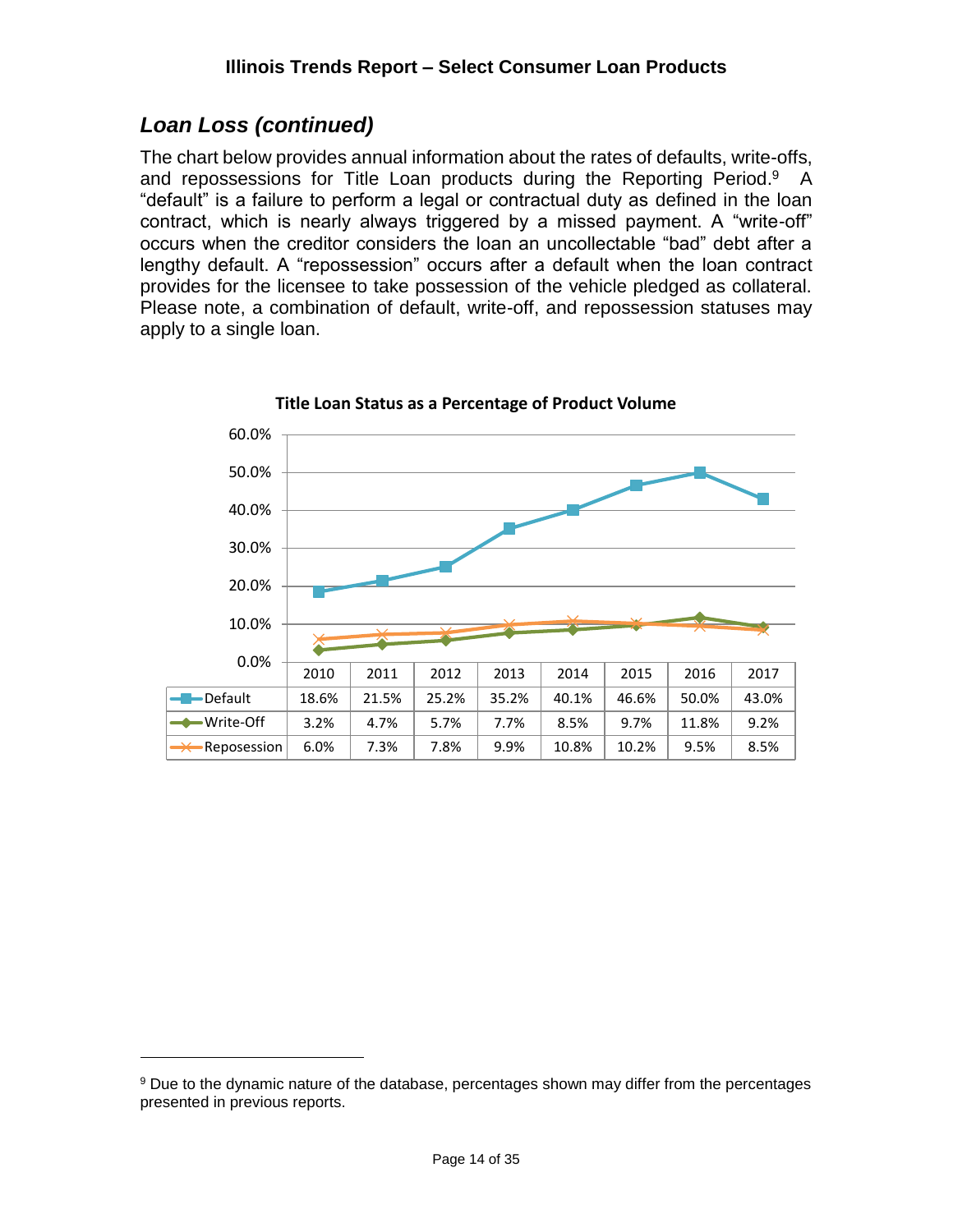### <span id="page-14-0"></span>**PLRA Loans**

### <span id="page-14-1"></span>*PLRA Loan Consumers*

During the period from February 2006 through December 2017 ("Reporting Period"), 417,305 PLRA Loan consumers took out 2,835,838 PLRA Loans, or an average of 6.8 loans per consumer.

The number of PLRA Loan consumers (unique borrowers) in the Reporting Period is as follows:



**Unique PLRA Loan Consumers per Year (Feb 2006 through Dec 2017)**

The average monthly gross income of Illinois PLRA Loan consumers during the Reporting Period was \$2,897.39, or approximately \$34,769 per year.

For the Reporting Period:

- Approximately 53% of PLRA Loan consumers earn \$30,000 or less per year.
- Approximately 19% of PLRA Loan consumers earn more than \$50,000 per year.
- Approximately 6%, of PLRA Loan consumers earn more than \$75,000 per year.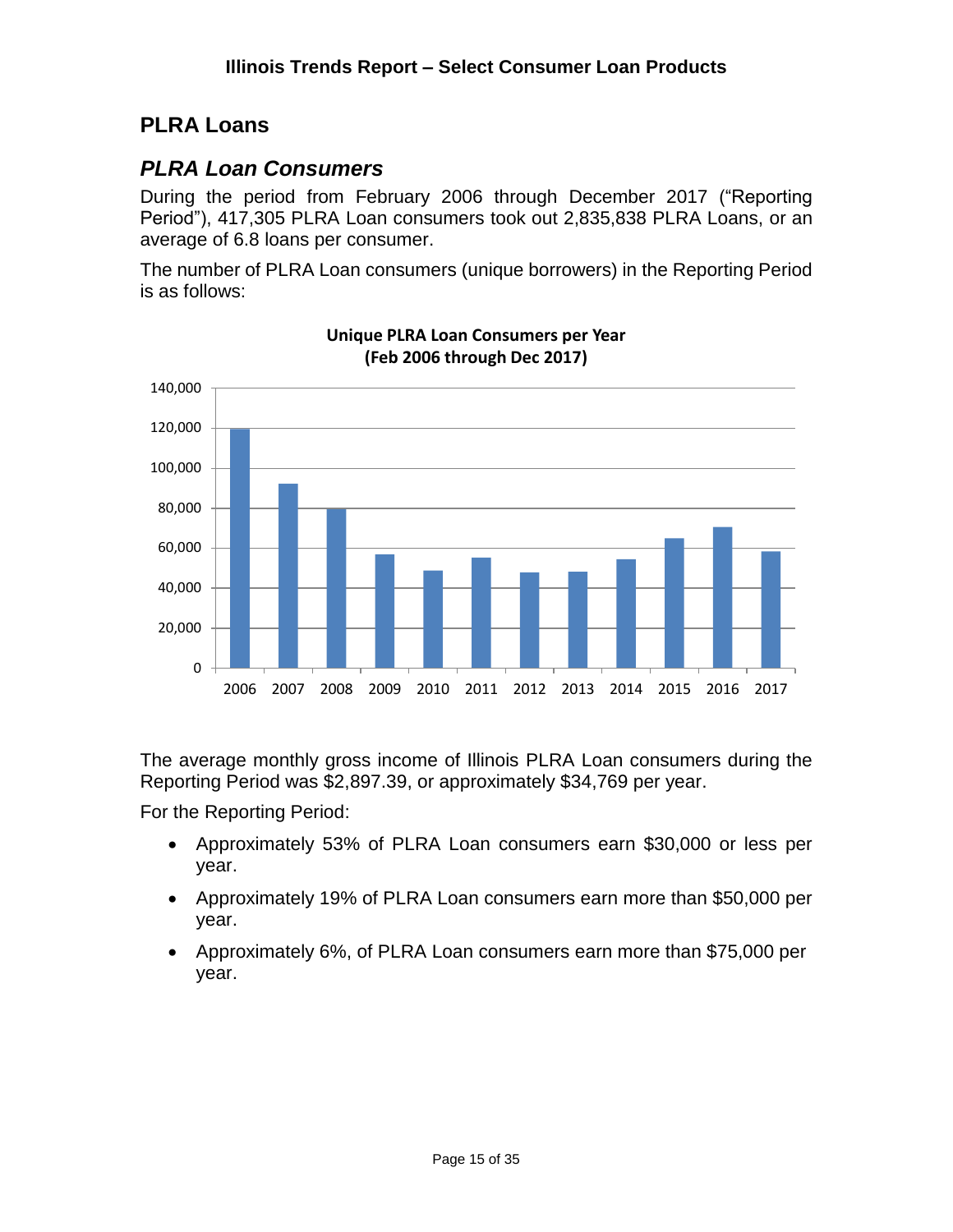#### <span id="page-15-0"></span>*PLRA Loan Transaction Volume*

Total PLRA Loan transaction volume for the Reporting Period was 2,835,838 loans, with a total advance/principal amount of \$999 million.<sup>10</sup>



**PLRA Volume per Month**

PLRA Loan transaction volume has decreased at an average annual rate of 5.3 percent during the Reporting Period. Annual volume information for each year of the Reporting Period is presented in the following table.

| $Year^{11}$ | <b>Transaction</b><br>Count <sup>12</sup> | Change vs.<br><b>Prior Year</b> |
|-------------|-------------------------------------------|---------------------------------|
| 2006        | 485,008                                   |                                 |
| 2007        | 372,123                                   | $-23.3%$                        |
| 2008        | 308,787                                   | $-17.0%$                        |
| 2009        | 216,203                                   | $-30.0%$                        |
| 2010        | 188,441                                   | $-12.8%$                        |
| 2011        | 153,124                                   | $-18.7%$                        |
| 2012        | 144,592                                   | $-5.6%$                         |
| 2013        | 148,897                                   | 3.0%                            |
| 2014        | 169,560                                   | 13.9%                           |
| 2015        | 206,490                                   | 21.8%                           |
| 2016        | 237,897                                   | 15.2%                           |
| 2017        | 204,716                                   | $-13.9%$                        |

<sup>&</sup>lt;sup>10</sup> Due to statute changes, licensees were unable to enter PLRA Loans in the database from March 21<sup>st</sup>, 2011 through July 24<sup>th</sup>, 2011. PLRA Loans with agreement dates from March 21<sup>st</sup>, 2011 through July 24th, 2011 were historically uploaded.

<sup>&</sup>lt;sup>11</sup> PLRA Loan volume data outside of the reporting period (before February 1<sup>st</sup>, 2006) is not included.

<sup>&</sup>lt;sup>12</sup> Due to the dynamic nature of the database, data shown may differ from previous reports.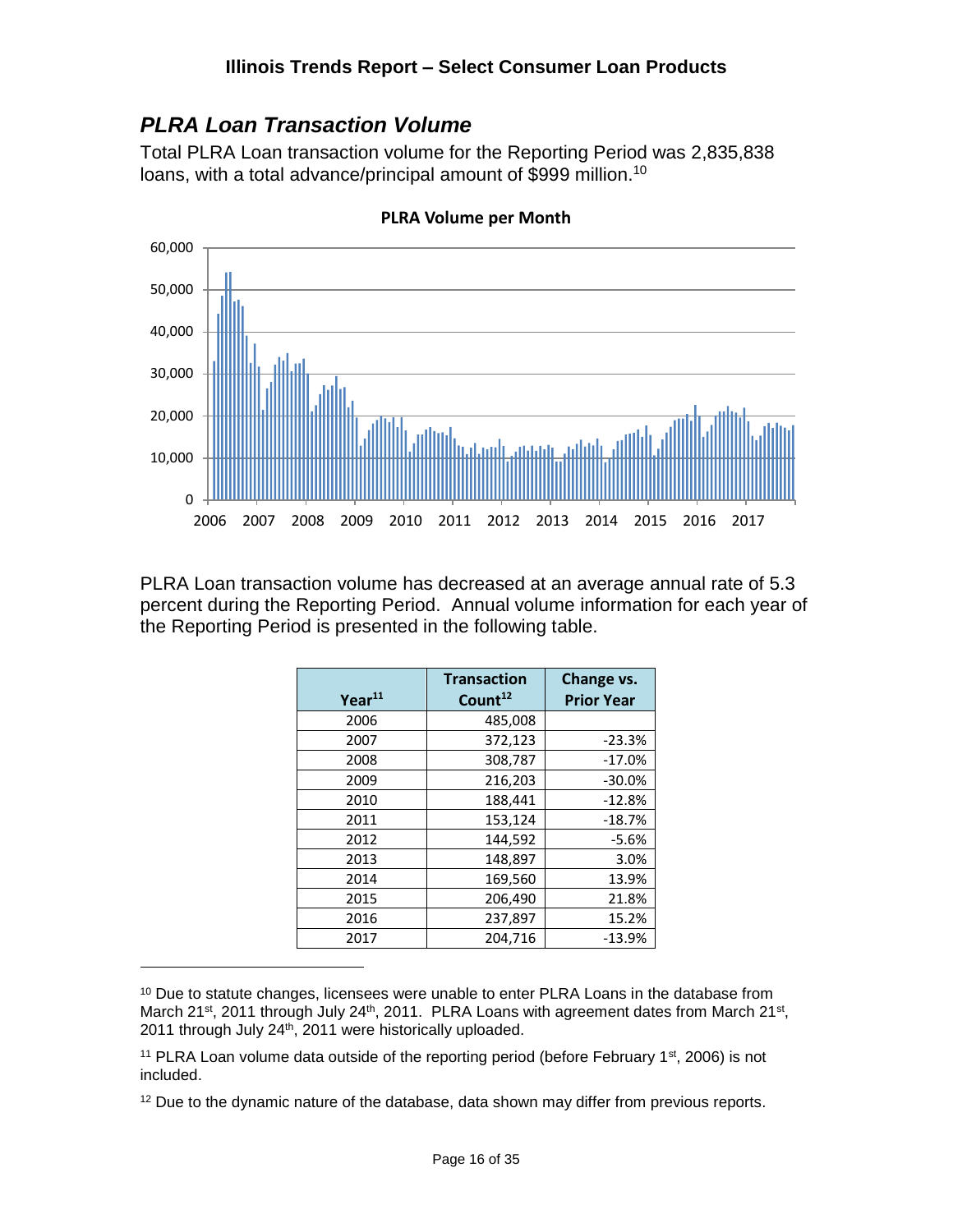### <span id="page-16-0"></span>*PLRA Average Term, Advance Amount, and Finance Charge*

The average term for PLRA Loans during the Reporting Period was 17.7 days.

|      |               | % of Loans by Term Range |               |
|------|---------------|--------------------------|---------------|
| Year | 13 to 20 days | 21 to 30 days            | 31 to 45 days |
| 2006 | 87.0%         | 12.5%                    | 0.5%          |
| 2007 | 78.7%         | 20.5%                    | 0.8%          |
| 2008 | 75.2%         | 23.7%                    | 1.1%          |
| 2009 | 70.2%         | 28.4%                    | 1.4%          |
| 2010 | 69.5%         | 29.1%                    | 1.4%          |
| 2011 | 67.7%         | 29.2%                    | 3.2%          |
| 2012 | 68.6%         | 30.0%                    | 1.4%          |
| 2013 | 69.6%         | 28.8%                    | 1.6%          |
| 2014 | 68.2%         | 30.0%                    | 1.8%          |
| 2015 | 60.4%         | 31.0%                    | 8.6%          |
| 2016 | 56.3%         | 33.2%                    | 10.4%         |
| 2017 | 59.1%         | 34.0%                    | 6.9%          |

The average PLRA Loan transaction during the Reporting Period was for an advance amount of approximately \$352.45 with total fees of \$54.06, or 15.34% of the average advance amount (\$15.34 per \$100.00 borrowed).

Most loan terms were between 13 and 20 days. However, if the same average total loan fees were annualized, the annual percentage rate (APR) would be 316%.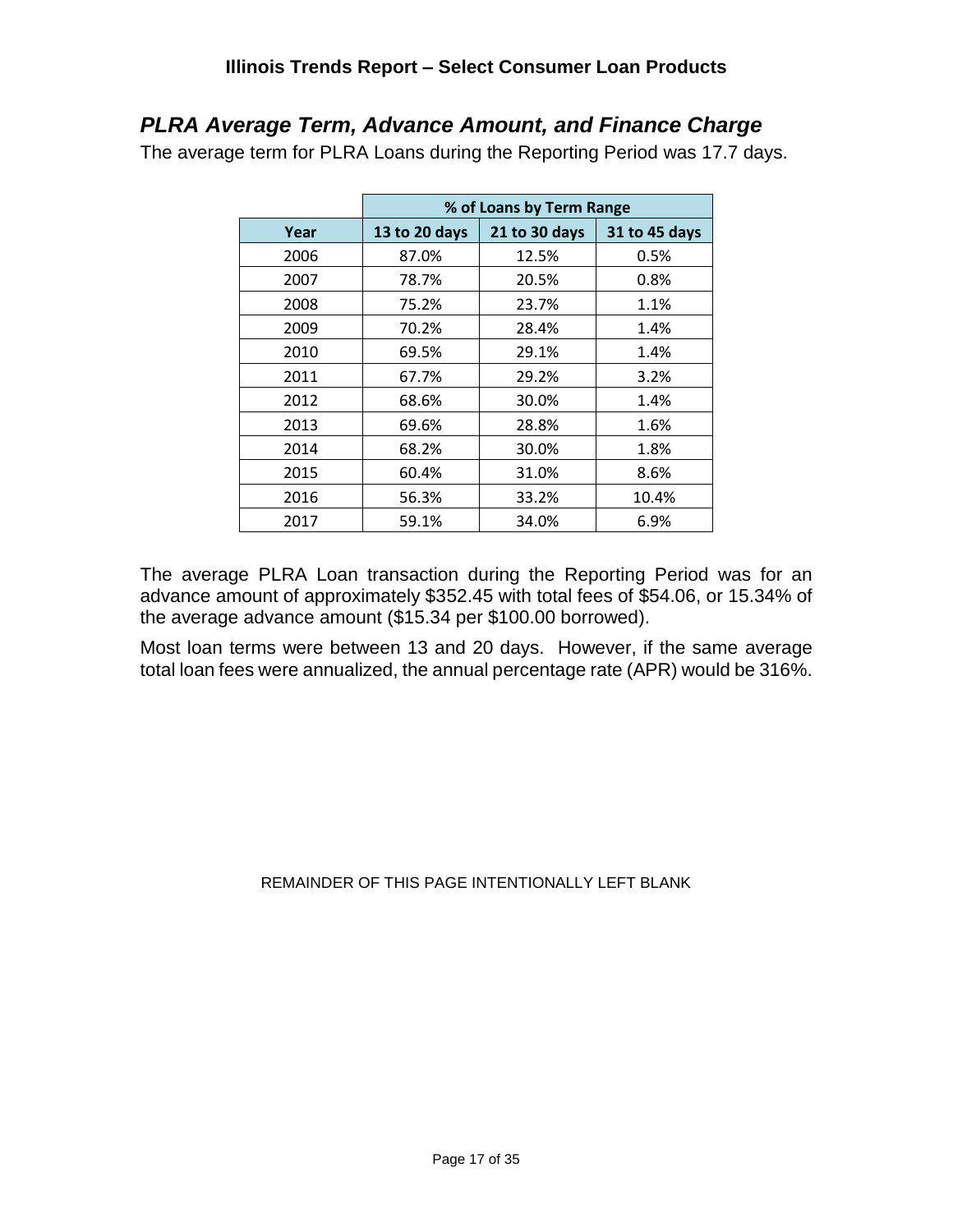### <span id="page-17-0"></span>*Declined Consumer Eligibility Checks*

Declined eligibility checks for PLRA Loans averaged approximately 36.3 percent of PLRA Loan transaction requests during the Reporting Period.<sup>13</sup>



**Declined Eligibility Checks % of PLRA Transaction Requests**

**Note: The cause of the abnormal increase in declined eligibility requests between March 2008 and September 2008 is due to multiple database events from a single licensee for a reason that may not be related to loan applications.**

**The increase in declined eligibility requests during the second half of 2009 is correlated to the implementation of Title Loan lending and the requirement for lenders to input data into the database.**

**Due to statute changes, licensees were unable to enter PLRA Loan declines in the database from March 21st, 2011 through July 24th, 2011.**

**The following tables represent data from all registered users other than that single licensee.**

<sup>&</sup>lt;sup>13</sup> Assumes that declined consumer intended to open a loan. PLRA Transaction Requests represents the number of opened transactions plus the number of declined eligibility checks. Data includes multiple declined eligibility checks for the same consumer.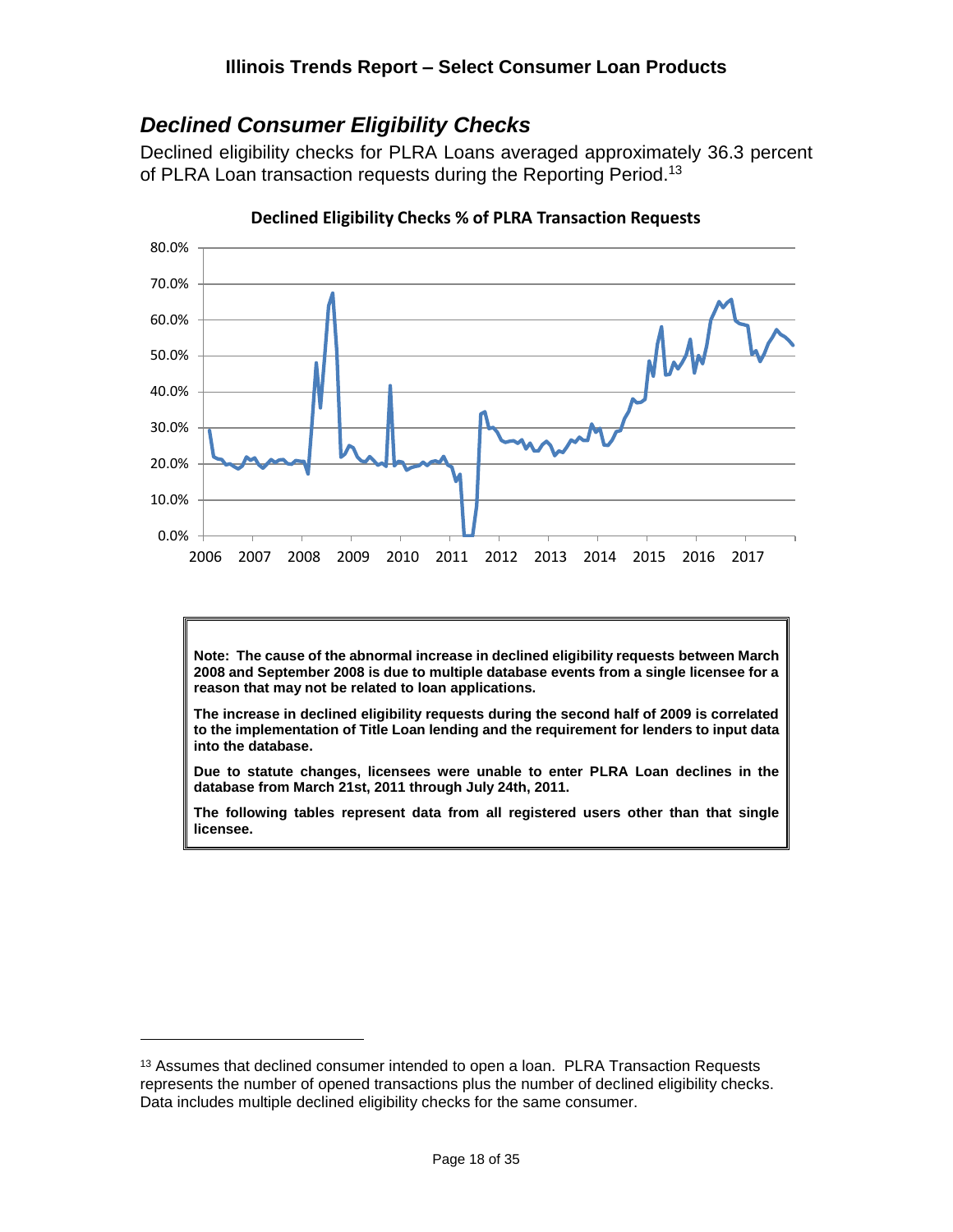### <span id="page-18-0"></span>*Ineligibility for a PLRA Loan*

The chart and table below provides annual information about the reasons for declined eligibility during the Reporting Period.

|       |                | <b>Restricted by</b> | <b>Restricted by</b>   |                    |                     |              |              |
|-------|----------------|----------------------|------------------------|--------------------|---------------------|--------------|--------------|
|       | <b>Waiting</b> | Repayment            | <b>Consecutive</b>     | <b>Over Dollar</b> | <b>Two Open</b>     |              |              |
| Year  | Period         | Plan                 | <b>Days in Product</b> | Limit              | <b>Transactions</b> | <b>Other</b> | <b>Total</b> |
| 2006  | 400            | 44                   | 100,226                | 19,375             | 9,906               | 0            | 129,951      |
| 2007  | 223            | 40                   | 68,288                 | 15,138             | 3,719               | 0            | 87,408       |
| 2008  | 278l           | 46                   | 46,516                 | 7,990              | 2,278               | 0            | 57,108       |
| 2009  | 340l           | 46                   | 28,549                 | 10,084             | 4,940               | 0            | 43,959       |
| 2010  | 330l           | 41                   | 24,879                 | 3,441              | 764                 | 0            | 29,455       |
| 2011  | 1,824          | 96                   | 13,775                 | 4,259              | 8,338               | 0            | 28,292       |
| 2012  | 4,331          | 244                  | 18,245                 | 6,870              | 14,872              | 0            | 44,562       |
| 2013  | 4,977          | 257                  | 22,169                 | 7,549              | 17,967              | 0            | 52,919       |
| 2014  | 5,180          | 531                  | 36,576                 | 10,651             | 30,234              | 0            | 83,172       |
| 2015  | 4,977          | 950                  | 118,808                | 13,975             | 60,389              | 0            | 199,099      |
| 2016  | 5,065          | 932                  | 288,989                | 16,398             | 49,916              | 0            | 361,300      |
| 2017  | 34,563         | 16,180               | 142,607                | 12,367             | 34,588              | 0            | 240,305      |
| Total | 62,488         | 19,407               | 909,627                | 128,097            | 237,911             | 0            | 1,357,530    |

**Total Declined Eligibility Checks by Reason**

#### **Percentage of Total Declined Eligibility Checks by Reason**

|             |                | <b>Restricted by</b> | <b>Restricted by</b>   |                    |                     |              |         |
|-------------|----------------|----------------------|------------------------|--------------------|---------------------|--------------|---------|
|             | <b>Waiting</b> | Repayment            | <b>Consecutive</b>     | <b>Over Dollar</b> | <b>Two Open</b>     |              |         |
| Year        | Period         | Plan                 | <b>Days in Product</b> | <b>Limit</b>       | <b>Transactions</b> | <b>Other</b> | Total   |
| <b>2006</b> | 0.31%          | 0.03%                | 77.13%                 | 14.91%             | 7.62%               | 0.00%        | 100.00% |
| 2007        | 0.26%          | 0.05%                | 78.13%                 | 17.32%             | 4.25%               | 0.00%        | 100.00% |
| 2008        | 0.49%          | 0.08%                | 81.45%                 | 13.99%             | 3.99%               | 0.00%        | 100.00% |
| 2009        | 0.77%          | 0.10%                | 64.94%                 | 22.94%             | 11.24%              | 0.00%        | 100.00% |
| 2010        | 1.12%          | 0.14%                | 84.46%                 | 11.68%             | 2.59%               | 0.00%        | 100.00% |
| 2011        | 6.45%          | 0.34%                | 48.69%                 | 15.05%             | 29.47%              | 0.00%        | 100.00% |
| 2012        | 9.72%          | 0.55%                | 40.94%                 | 15.42%             | 33.37%              | 0.00%        | 100.00% |
| 2013        | 9.40%          | 0.49%                | 41.89%                 | 14.27%             | 33.95%              | 0.00%        | 100.00% |
| 2014        | 6.23%          | 0.64%                | 43.98%                 | 12.81%             | 36.35%              | 0.00%        | 100.00% |
| 2015        | 2.50%          | 0.48%                | 59.67%                 | 7.02%              | 30.33%              | 0.00%        | 100.00% |
| 2016        | 1.40%          | 0.26%                | 79.99%                 | 4.54%              | 13.82%              | 0.00%        | 100.00% |
| 2017        | 14.38%         | 6.73%                | 59.34%                 | 5.15%              | 14.39%              | 0.00%        | 100.00% |
| Total       | 4.60%          | 1.43%                | 67.01%                 | 9.44%              | 17.53%              | 0.00%        | 100.00% |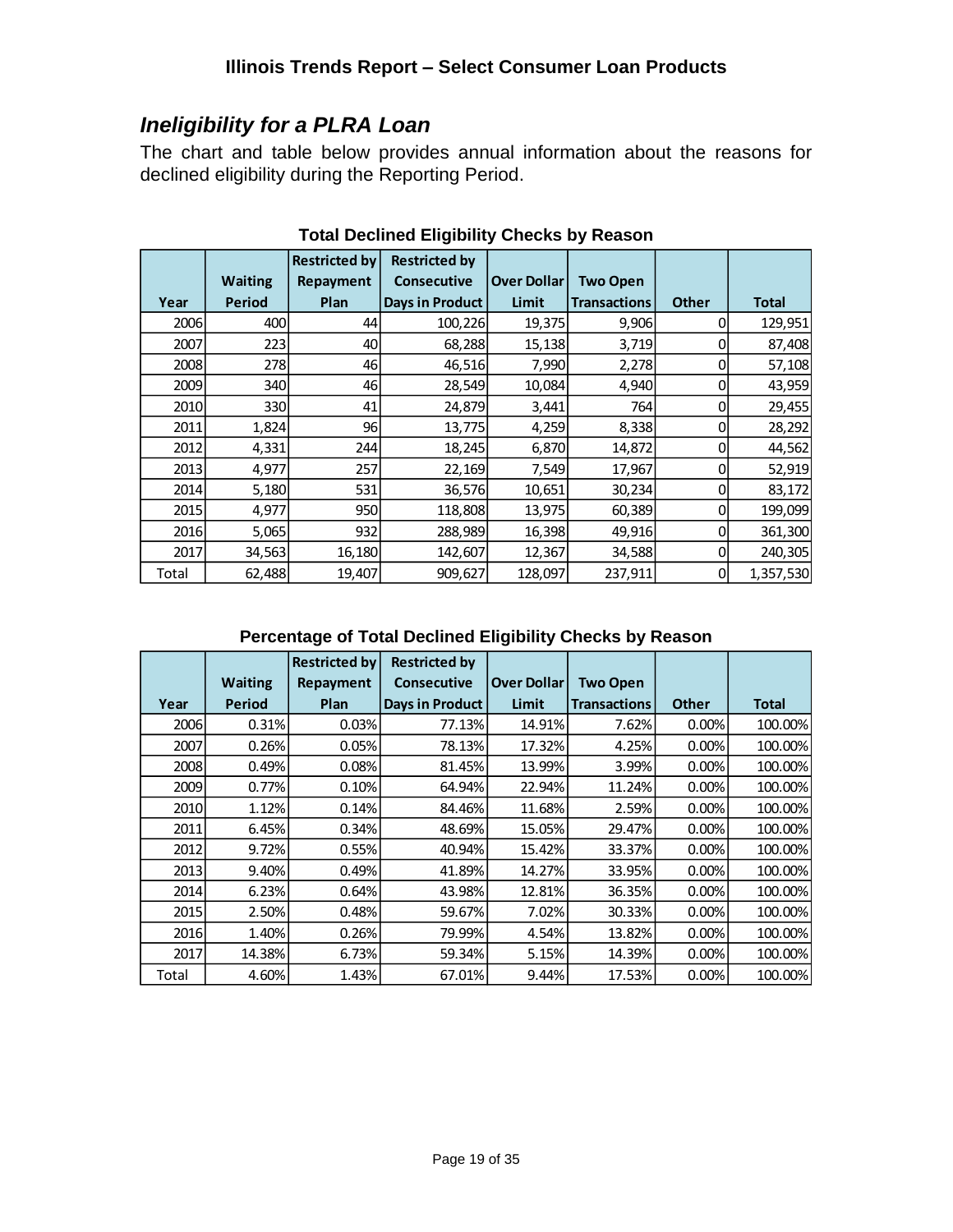#### <span id="page-19-0"></span>*Declined Eligibility due to Waiting Period Restrictions*

62,488 requests for a PLRA Loan were declined during the Reporting Period because of waiting period restrictions. These 62,488 declined eligibility requests represent approximately 4.6% of the 1,357,530 declined eligibility requests for the same period.

A Waiting Period is the period of time prescribed by the Payday Loan Act that a consumer is prohibited from receiving an additional Payday or Installment Payday Loan upon payment of the initial Payday or Installment Payday Loan. This time may vary from 2 to 14 days based on the type of loan and repayment, maturity or repayment plan issues.

#### <span id="page-19-1"></span>*Declined Eligibility due to Over Dollar Limit*

128,097 requests for a PLRA Loan were declined during the Reporting Period due to exceeding allowable outstanding dollar limits. These 128,097 declined eligibility requests represent approximately 9.4% of the 1,357,530 declined eligibility requests for the same period.

Over Dollar Limit indicates that the consumer has reached the maximum allowable monthly debt service for a payday loan(s). The maximum monthly debt service is the lesser of \$1,000 per month or 25% of Gross Income for Payday Loans and 22.5% of Gross Income for Installment Payday Loans. If the consumer has an existing Installment Payday Loan and is seeking an additional Payday Loan the maximum allowable monthly Debt Service is limited to the lesser of \$1,000 or 22.5% of Gross Monthly Income.

### <span id="page-19-2"></span>*Declined Eligibility due to Two Open Transactions*

237,911 requests for a PLRA Loan were declined during the Reporting Period due to limits on the number of outstanding transactions. These 237,911 declined eligibility requests represent approximately 17.5% of the 1,357,530 declined eligibility requests for the same period.

A consumer is limited to having no more than two open Payday Loans (Payday, Installment Payday or a combination thereof) at any one time.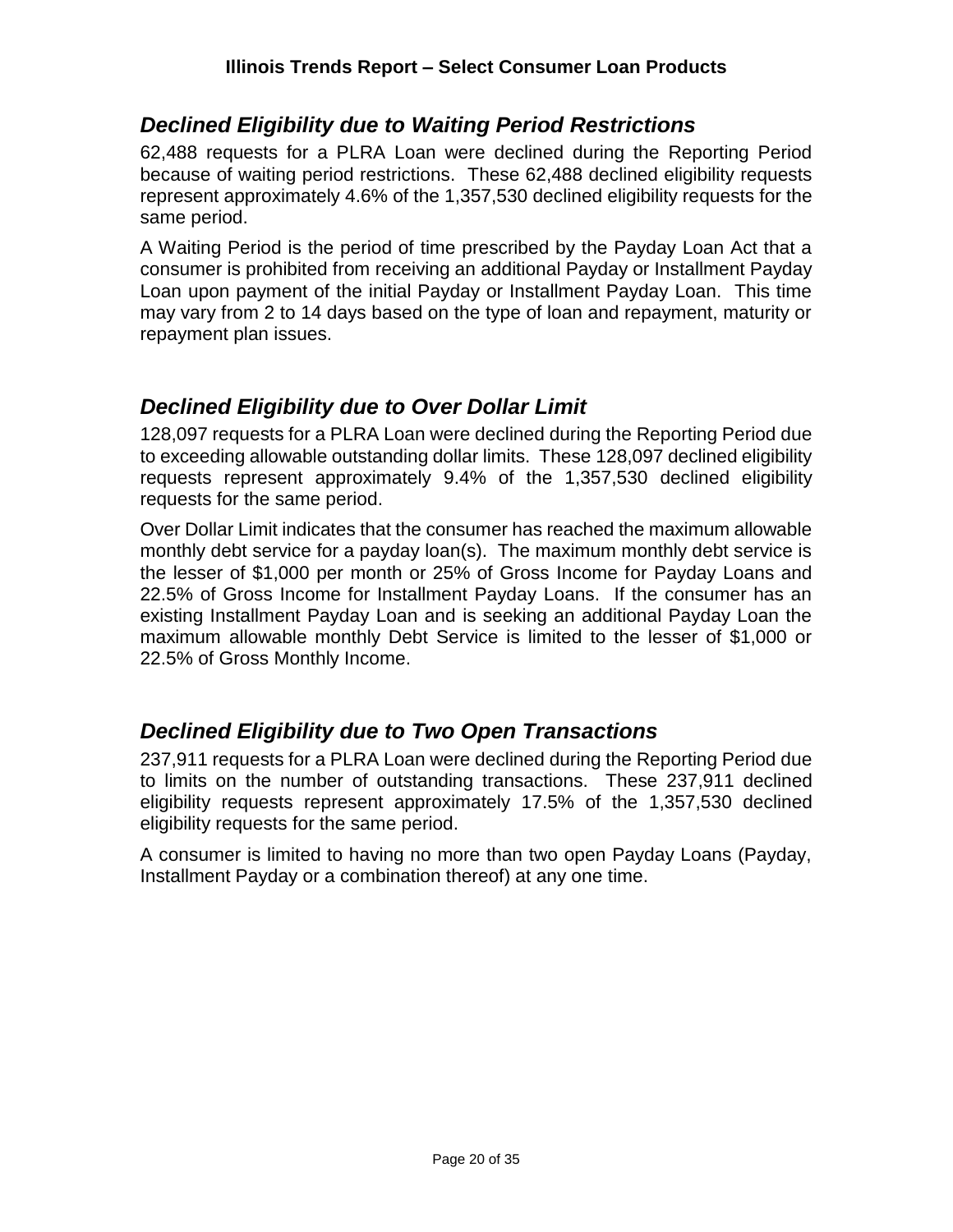#### <span id="page-20-0"></span>*Restricted by Repayment Plan*

19,407 requests for a PLRA Loan were declined during the Reporting Period because of repayment plan restrictions. These 19,407 declined eligibility requests represent approximately 1.4% of the 1,357,530 declined eligibility requests for the same period.

A lender may not make a payday loan to a consumer who has a payday loan outstanding under a repayment plan and for at least 14 days after the outstanding balance of the loan under the repayment plan and the outstanding balance of all other payday loans outstanding during the term of the repayment plan are paid in full.

#### <span id="page-20-1"></span>*Restricted by Consecutive Days in Product*

909,627 requests for a PLRA Loan were declined during the Reporting Period due to restrictions on consecutive days in the same product. These 909,627 declined eligibility requests represent approximately 67.0% of the 1,357,530 declined eligibility requests for the same period.

No payday loan may be made to a consumer if the loan would result in the consumer being indebted to one or more payday lenders for a period in excess of 45 consecutive days. If a consumer has or has had loans outstanding for a period in excess of 45 consecutive days, no payday lender may offer or make a loan to the consumer for at least 7 calendar days after the date on which the outstanding balance of all payday loans made during the 45 consecutive day period is paid in full.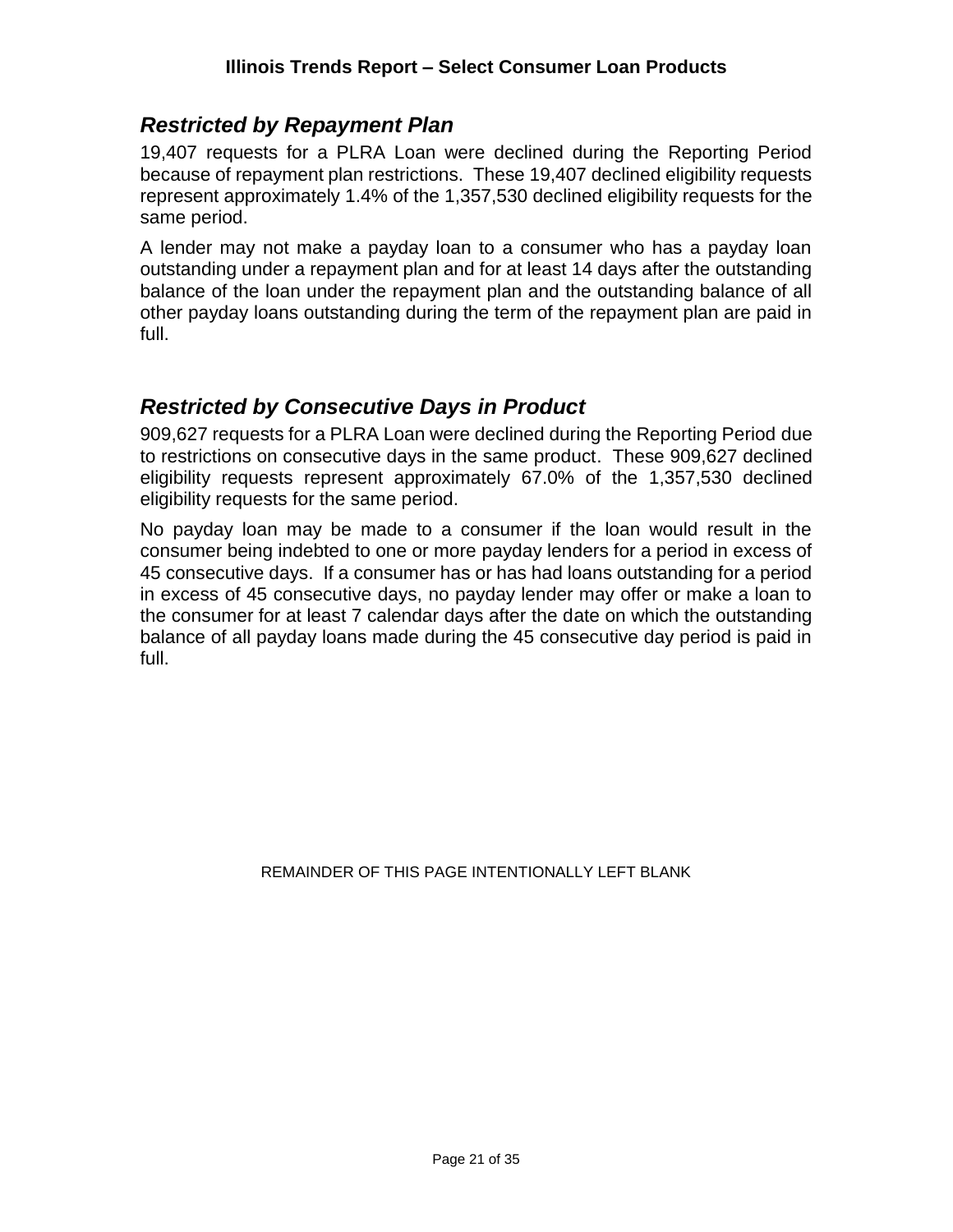### <span id="page-21-0"></span>*Repayment Plans*

The total number of PLRA Loan repayment plans registered during the Reporting Period was approximately 27,089, representing approximately 0.96% of the total PLRA Loan transactions conducted during the Reporting Period.



**Repayment Plan Volume per Year (Feb 2006 through Dec 2017)**

When a consumer has or has had one or more Payday Loans outstanding for 35 consecutive days, any Payday Loan outstanding on the 35<sup>th</sup> consecutive day shall be payable under the terms of a Repayment Plan as provided for in the Act. A consumer has until 28 days after the default date of the loan to request a Repayment Plan. Within 48 hours after the request for a Repayment Plan is made, the lender must prepare the Repayment Plan agreement and both parties must execute the agreement.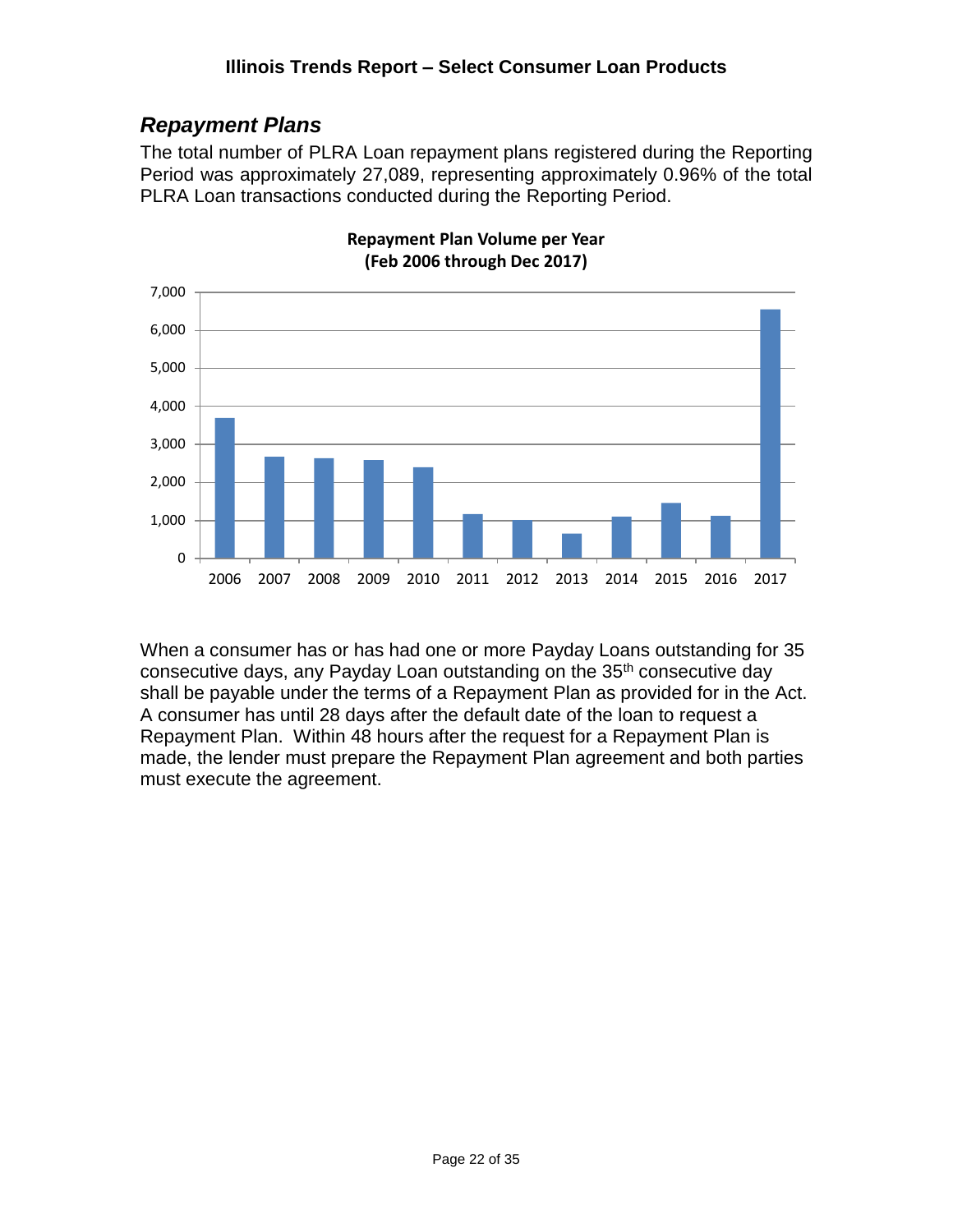### <span id="page-22-0"></span>**Installment Payday Loans**

#### <span id="page-22-1"></span>*Installment Payday Loan Consumers*

During the period from March 2011 through December 2017 ("Reporting Period"), 670,091 Installment Payday Loan consumers took out 2,675,522 Installment Payday Loans, or an average of 4.0 loans per consumer.<sup>14</sup>

The number of Installment Payday Loan consumers (unique borrowers) in the Reporting Period is as follows:



**Unique IPL Consumers per Year (Mar 2011 through Dec 2017)**

The average monthly gross income of Illinois Installment Payday Loan consumers during the Reporting Period was \$2,811.16, or approximately \$33,734 per year.

For the Reporting Period:

- Approximately 56% of Installment Payday Loan consumers earn \$30,000 or less per year.
- Approximately 18% of Installment Payday Loan consumers earn more than \$50,000 per year.
- Approximately 6%, of Installment Payday Loan consumers earn more than \$75,000 per year.

<sup>&</sup>lt;sup>14</sup> Installment Payday Loans with agreement dates prior to July  $25<sup>th</sup>$ , 2011 were historically uploaded.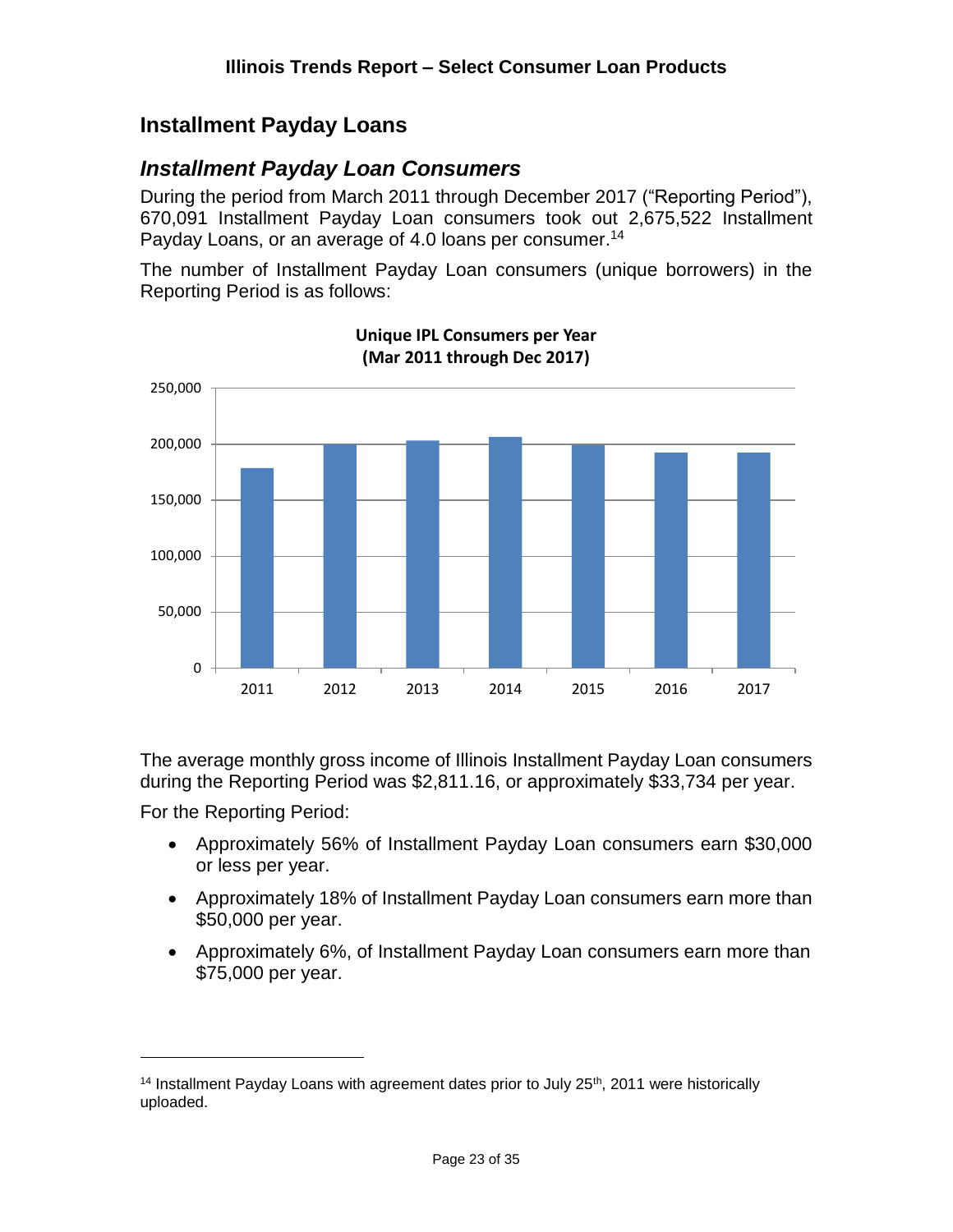#### <span id="page-23-0"></span>*Installment Payday Loan Transaction Volume*

Total Installment Payday Loan volume for the Reporting Period was 2,675,522 loans, with a total advance/principal amount of \$1.80 billion.<sup>15</sup>



**IPL Volume per Month**

Installment Payday Loan volume decreased at an average annual rate of 0.1 percent during the Reporting Period. Annual volume information for each year of the Reporting Period is presented in the following table.

| Year <sup>16</sup> | <b>Transaction</b><br>Count <sup>17</sup> | Change vs.<br><b>Prior Year</b> |
|--------------------|-------------------------------------------|---------------------------------|
| 2011               | 359,688                                   |                                 |
| 2012               | 408,493                                   | 13.6%                           |
| 2013               | 404,491                                   | $-1.0%$                         |
| 2014               | 404,955                                   | 0.1%                            |
| 2015               | 378,915                                   | $-6.4%$                         |
| 2016               | 362,212                                   | $-4.4%$                         |
| 2017               | 356,768                                   | $-1.5%$                         |

<sup>&</sup>lt;sup>15</sup> Installment Payday Loans with agreement dates prior to July  $25<sup>th</sup>$ , 2011 were historically uploaded.

 $16$  Annual data does not include Installment Payday Loans opened before March 21st, 2011. Installment Payday Loans opened before July 25th, 2011 were historically uploaded.

<sup>&</sup>lt;sup>17</sup> Due to the dynamic nature of the database, data shown may differ from previous reports.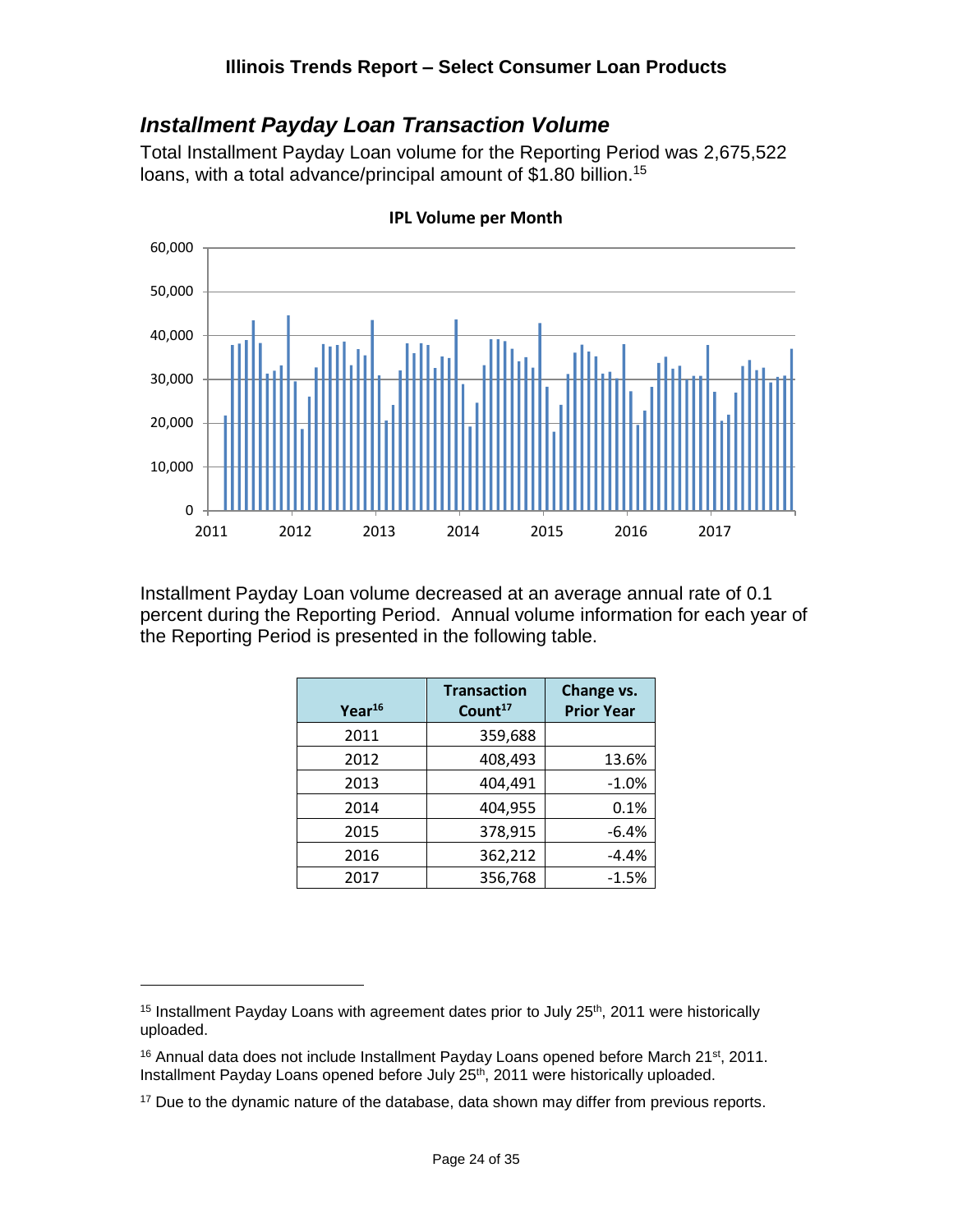#### <span id="page-24-0"></span>*IPL Average Term, Advance Amount, and Finance Charge*

The average term for Installment Payday Loans during the Reporting Period was 163.1 days.

As can be seen in the table below, most loans had a term between 161 and 180 days.

|      | % of Loans by Term Range |                 |                 |  |  |  |
|------|--------------------------|-----------------|-----------------|--|--|--|
| Year | 112 to 140 days          | 141 to 160 days | 161 to 180 days |  |  |  |
| 2011 | 10.9%                    | 13.5%           | 75.6%           |  |  |  |
| 2012 | 13.4%                    | 13.9%           | 72.8%           |  |  |  |
| 2013 | 12.1%                    | 14.3%           | 73.6%           |  |  |  |
| 2014 | 11.1%                    | 14.5%           | 74.4%           |  |  |  |
| 2015 | 10.4%                    | 14.7%           | 75.0%           |  |  |  |
| 2016 | 9.8%                     | 14.7%           | 75.5%           |  |  |  |
| 2017 | 9.8%                     | 14.8%           | 75.4%           |  |  |  |

The average Installment Payday Loan during the Reporting Period was for an advance amount of approximately \$672.59 with total fees of \$685.57.

As noted above, most loan terms were between 161 and 180 days. However, if the same average Installment Payday Loan total fee were annualized, the annual percentage rate (APR) would be 228%.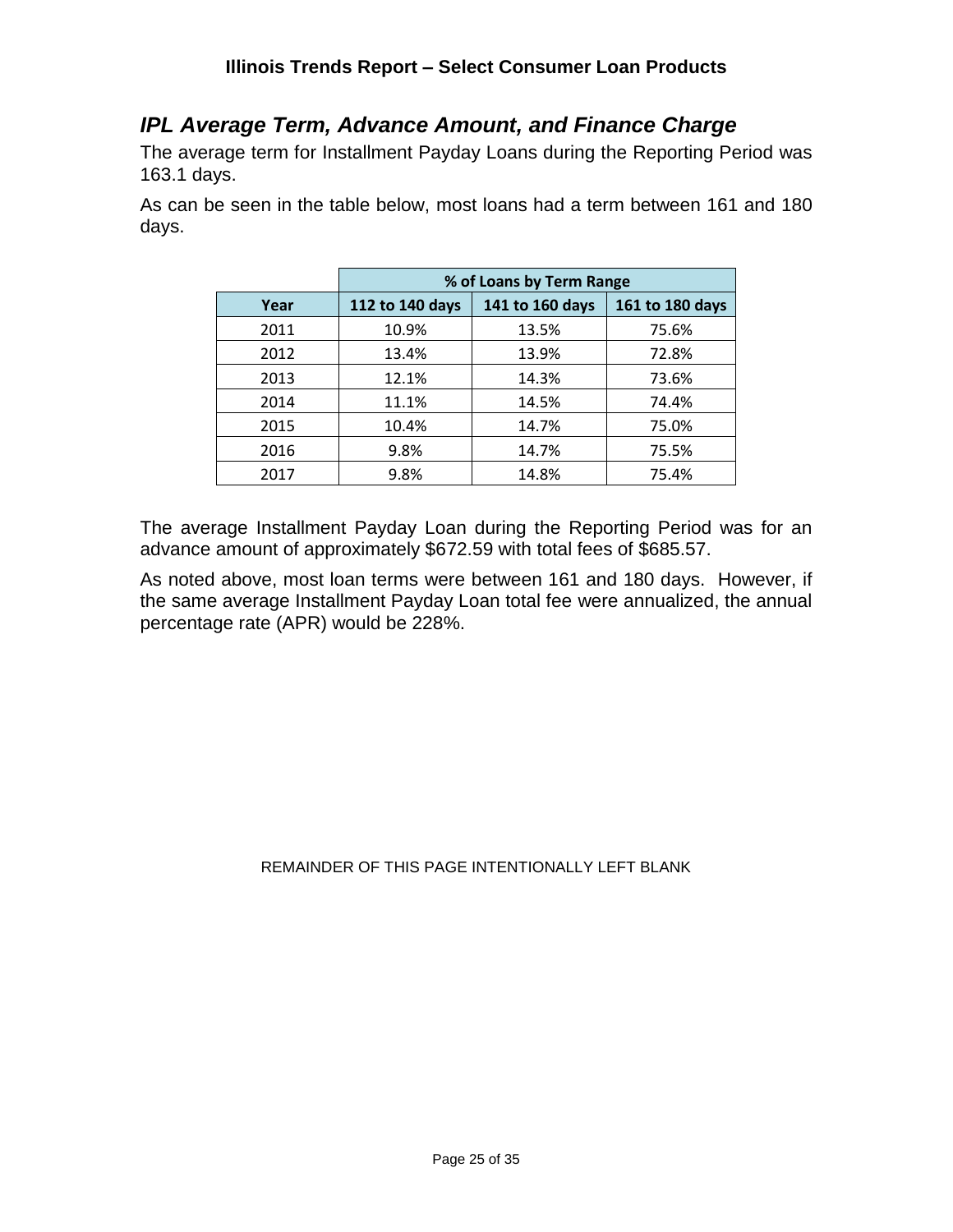### <span id="page-25-0"></span>*Declined Consumer Eligibility Checks*

Declined eligibility checks for Installment Payday Loans averaged approximately 60.3 percent of Installment Payday Loan transaction requests during the Reporting Period. 18



**Declined Eligibility Checks % of IPL Transaction Requests**

<sup>&</sup>lt;sup>18</sup> Assumes that declined consumer intended to open a loan. Installment Payday Loan Transaction Requests represents the number of opened transactions plus the number of declined eligibility checks. Data includes multiple declined eligibility checks for the same consumer.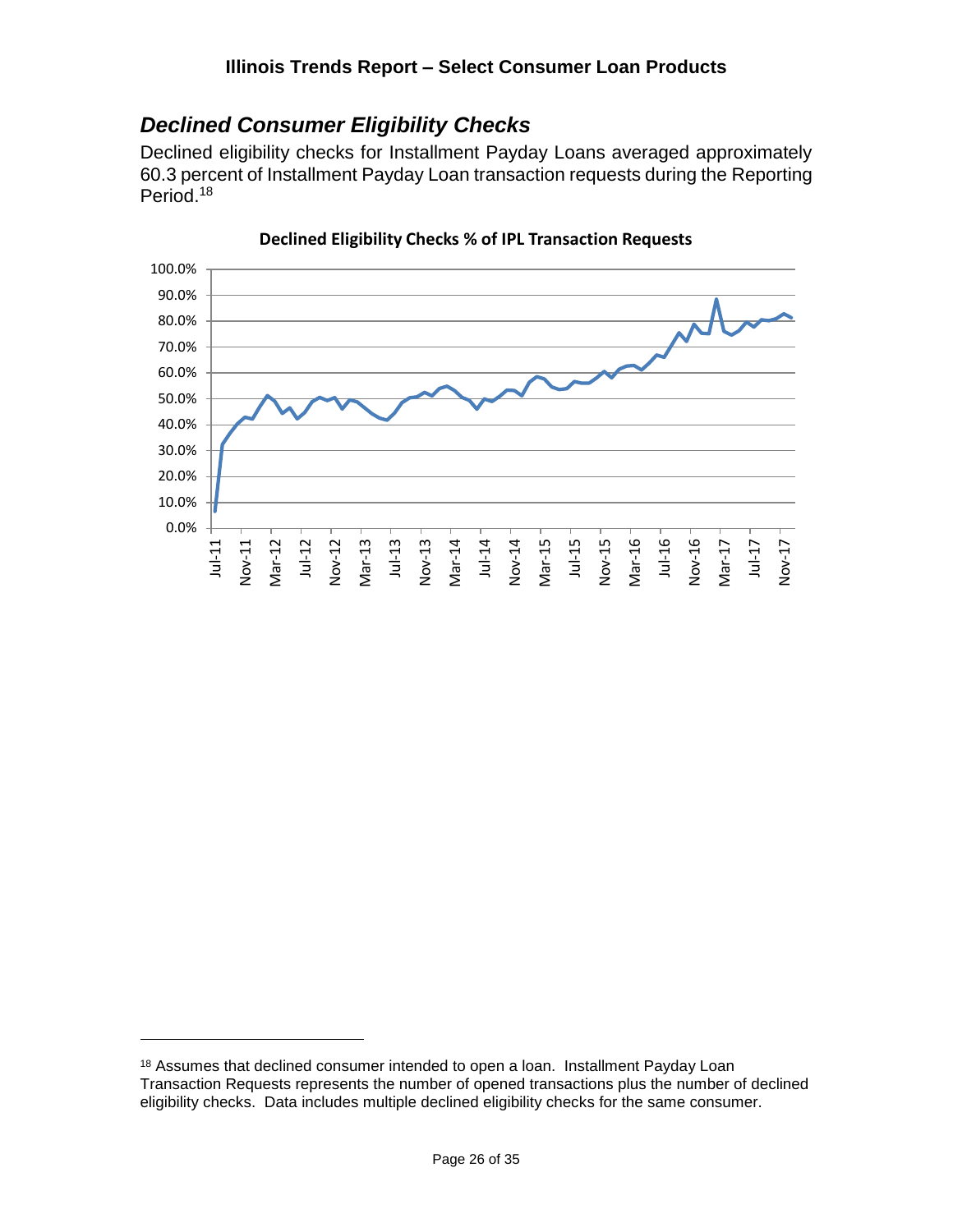#### <span id="page-26-0"></span>*Ineligibility for an Installment Payday Loan*

The chart and table below provides annual information about the reasons for declined eligibility during the Reporting Period.

|             |                | <b>Restricted by</b> | <b>Restricted by</b>   |                    |                     |              |              |
|-------------|----------------|----------------------|------------------------|--------------------|---------------------|--------------|--------------|
|             | <b>Waiting</b> | Repayment            | <b>Consecutive</b>     | <b>Over Dollar</b> | <b>Two Open</b>     |              |              |
| Year        | <b>Period</b>  | Plan                 | <b>Days in Product</b> | Limit              | <b>Transactions</b> | <b>Other</b> | <b>Total</b> |
| 2011        | 7,775          | 625                  | 45,645                 | 32,683             | 32,123              |              | 118,851      |
| 2012        | 20,323         | 2,042                | 175,569                | 72,731             | 98,570              |              | 369,235      |
| 2013        | 21,379         | 1,709                | 200,529                | 38,415             | 109,156             |              | 371,188      |
| <b>2014</b> | 20,814         | 2,544                | 228,482                | 37,114             | 134,551             |              | 423,505      |
| 2015        | 16,950         | 2,087                | 269,695                | 36,857             | 169,844             |              | 495,433      |
| 2016        | 17,359         | 4,062                | 452,072                | 41,609             | 323,205             |              | 838,307      |
| 2017        | 26,314         | 12,666               | 751,807                | 59,291             | 591,351             | 0            | 1,441,429    |
| Total       | 130,914        | 25,735               | 2,123,799              | 318,700            | 1,458,800           |              | 4,057,948    |

#### **Total Declined Eligibility Checks by Reason**

#### **Percentage of Total Declined Eligibility Checks by Reason**

|             |                | <b>Restricted by</b> | <b>Restricted by</b> |                    |                     |              |              |
|-------------|----------------|----------------------|----------------------|--------------------|---------------------|--------------|--------------|
|             | <b>Waiting</b> | Repayment            | <b>Consecutive</b>   | <b>Over Dollar</b> | <b>Two Open</b>     |              |              |
| Year        | <b>Period</b>  | Plan                 | Days in Product      | Limit              | <b>Transactions</b> | <b>Other</b> | <b>Total</b> |
| <b>2011</b> | 6.54%          | 0.53%                | 38.41%               | 27.50%             | 27.03%              | 0.00%        | 100.00%      |
| <b>2012</b> | 5.50%          | 0.55%                | 47.55%               | 19.70%             | 26.70%              | 0.00%        | 100.00%      |
| 2013        | 5.76%          | 0.46%                | 54.02%               | 10.35%             | 29.41%              | 0.00%        | 100.00%      |
| <b>2014</b> | 4.91%          | 0.60%                | 53.95%               | 8.76%              | 31.77%              | 0.00%        | 100.00%      |
| 2015        | 3.42%          | 0.42%                | 54.44%               | 7.44%              | 34.28%              | 0.00%        | 100.00%      |
| 2016        | 2.07%          | 0.48%                | 53.93%               | 4.96%              | 38.55%              | 0.00%        | 100.00%      |
| 2017        | 1.83%          | 0.88%                | 52.16%               | 4.11%              | 41.03%              | 0.00%        | 100.00%      |
| Total       | 3.23%          | 0.63%                | 52.34%               | 7.85%              | 35.95%              | 0.00%        | 100.00%      |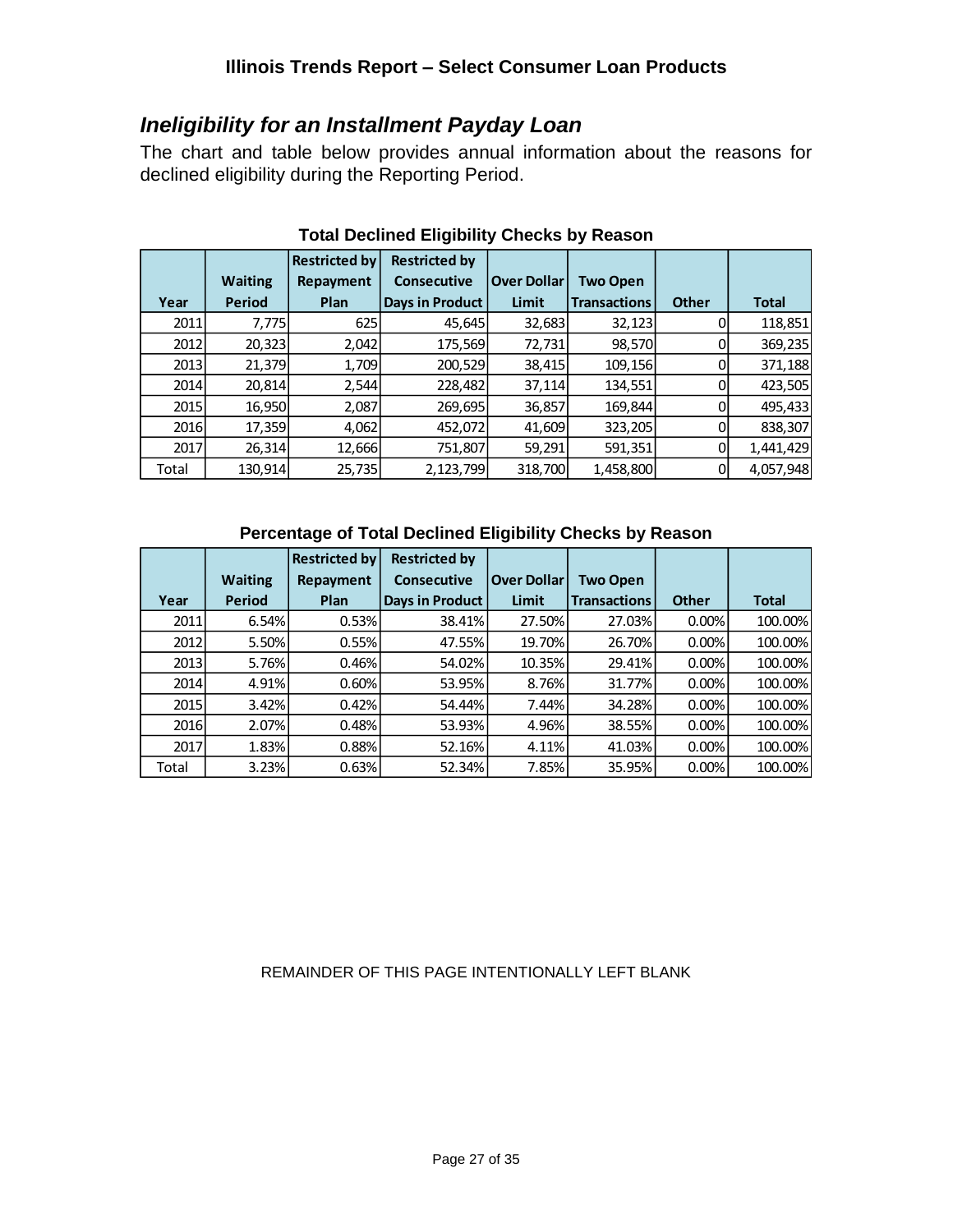#### <span id="page-27-0"></span>*Declined Eligibility due to Waiting Period Restrictions*

130,914 requests for an Installment Payday Loan were declined during the Reporting Period because of waiting period restrictions. These 130,914 declined eligibility requests represent approximately 3.2% of the 4,057,948 declined eligibility requests for the same period.

A Waiting Period is the period of time prescribed by the Payday Loan Act that a consumer is prohibited from receiving an additional Payday or Installment Payday Loan upon payment of the initial Payday or Installment Payday Loan. This time may vary from 2 to 14 days based on the type of loan and repayment, maturity or repayment plan issues.

#### <span id="page-27-1"></span>*Declined Eligibility due to Over Dollar Limit*

318,700 requests for an Installment Payday Loan were declined during the Reporting Period due to exceeding allowable outstanding dollar limits. These 318,700 declined eligibility requests represent approximately 7.9% of the 4,057,948 declined eligibility requests for the same period.

Over Dollar Limit indicates that the consumer has reached the maximum allowable monthly debt service for a payday loan(s). The maximum monthly debt service is the lesser of \$1,000 per month or 25% of Gross Income for Payday Loans and 22.5% of Gross Income for Installment Payday Loans. If the consumer has an existing Installment Payday Loan and is seeking an additional Payday Loan the maximum allowable monthly Debt Service is limited to the lesser of \$1,000 or 22.5% of Gross Monthly Income.

#### <span id="page-27-2"></span>*Declined Eligibility due to Two Open Transactions*

1,458,800 requests for an Installment Payday Loan were declined during the Reporting Period due to limits on the number of outstanding transactions. These 1,458,800 declined eligibility requests represent approximately 36.0% of the 4,057,948 declined eligibility requests for the same period.

A consumer is limited to having no more than two open Payday Loans (Payday, Installment Payday or a combination thereof) at any one time.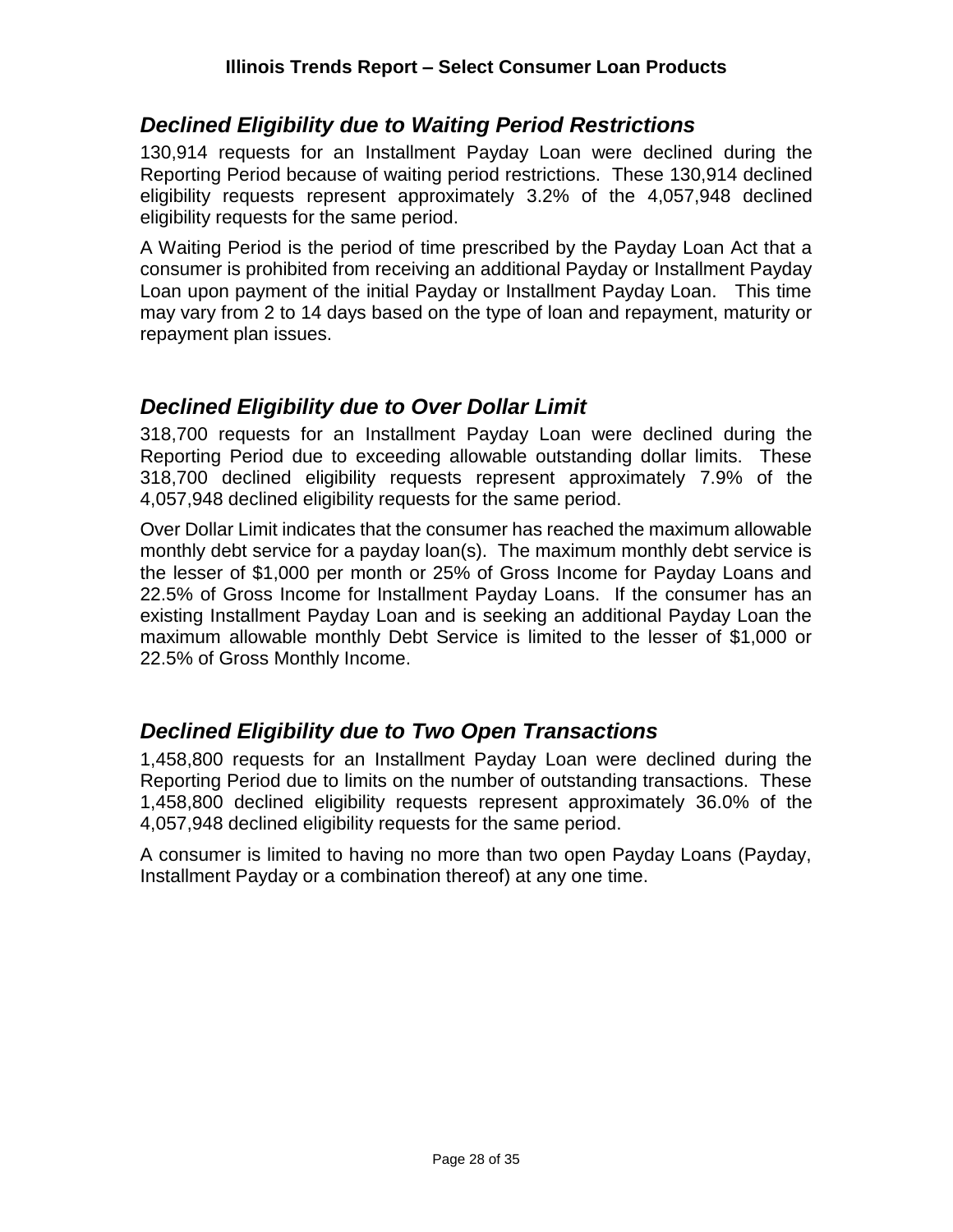#### <span id="page-28-0"></span>*Restricted by Repayment Plan*

25,735 requests for an Installment Payday Loan were declined during the Reporting Period because of repayment plan restrictions. These 25,735 declined eligibility requests represent approximately 0.63% of the 4,057,948 declined eligibility requests for the same period.

A lender may not make a payday loan to a consumer who has a payday loan outstanding under a repayment plan and for at least 14 days after the outstanding balance of the loan under the repayment plan and the outstanding balance of all other payday loans outstanding during the term of the repayment plan are paid in full.

#### <span id="page-28-1"></span>*Restricted by Consecutive Days in Product*

2,123,799 requests for an Installment Payday Loan were declined during the Reporting Period due to restrictions on consecutive days in the same product. These 2,123,799 declined eligibility requests represent approximately 52.34% of the 4,057,948 declined eligibility requests for the same period.

No Installment Payday Loan may be made to a consumer if the loan would result in the consumer being indebted to one or more payday lenders for a period in excess of 180 consecutive days.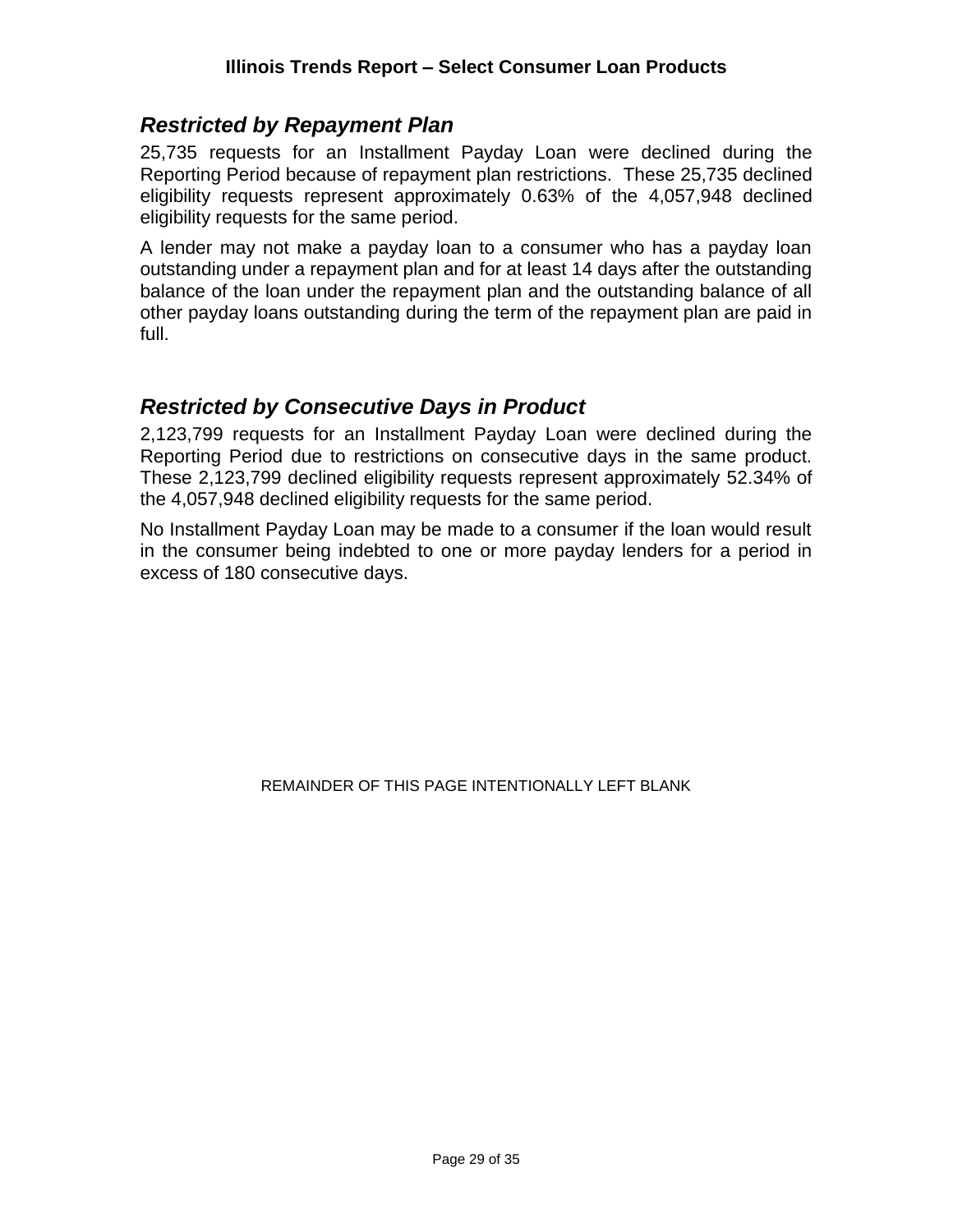### <span id="page-29-0"></span>**Title Loans**

### <span id="page-29-1"></span>*Title Loan Consumers*

During the period from April 2009 through December 2017 ("Reporting Period"), 413,116 Title Loan consumers took out 751,558 Title Loans, or an average of 1.8 loans per consumer.<sup>19</sup>

The number of Title Loan consumers (unique borrowers) in the Reporting Period is as follows:



**Unique Title Loan Consumers per Year (Apr 2009 through Dec 2017)**

The average monthly gross income of Illinois Title Loan consumers during the Reporting Period was \$2,184.94, or approximately \$26,219 per year.

For the Reporting Period:

- Approximately 72% of Title Loan consumers earn \$30,000 or less per year.
- Approximately 10% of Title Loan consumers earn more than \$50,000 per year.
- Approximately 3%, of Title Loan consumers earn more than \$75,000 per year.

<sup>&</sup>lt;sup>19</sup> Title Loans with agreement dates prior to October  $1<sup>st</sup>$ , 2009 were historically uploaded.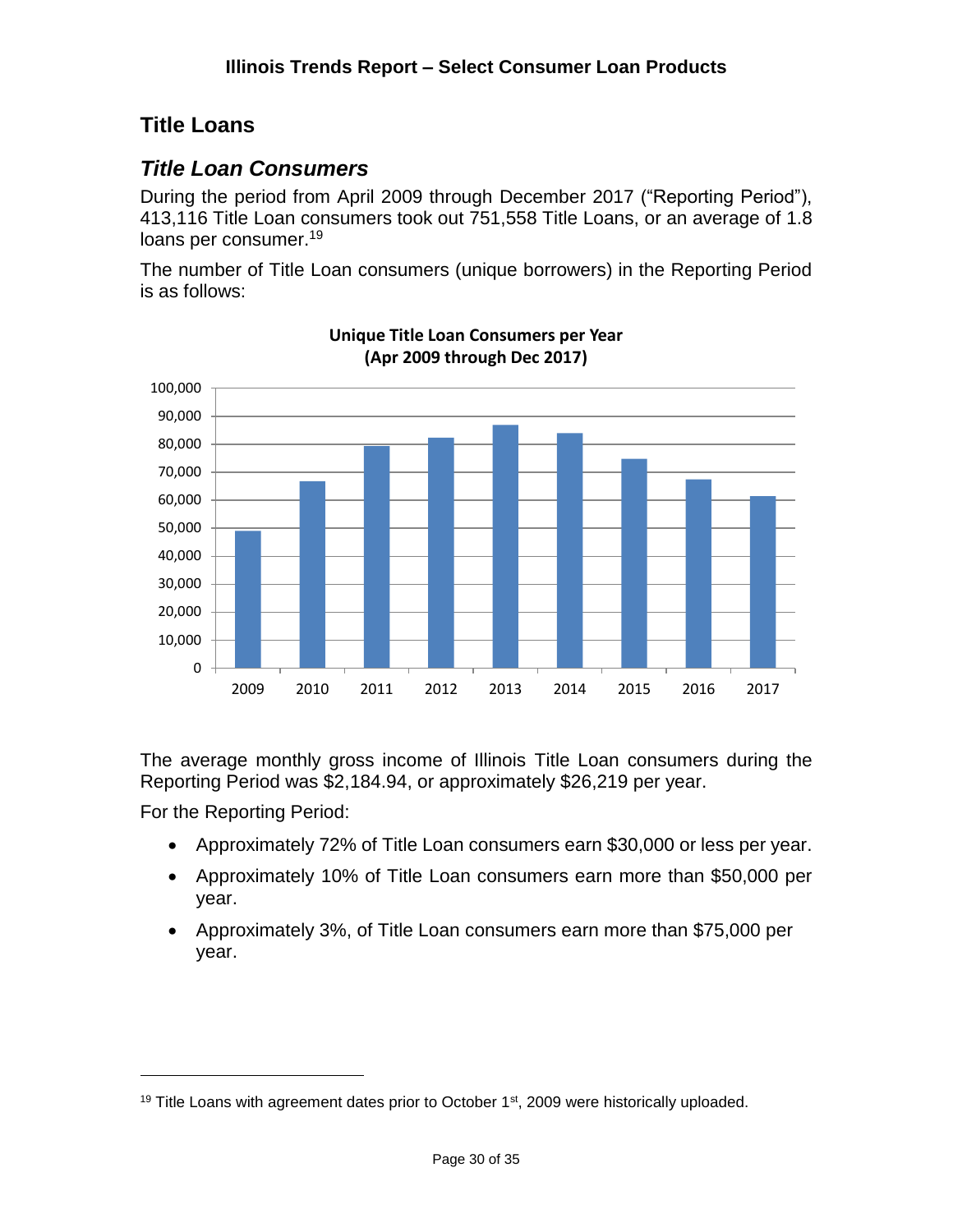### <span id="page-30-0"></span>*Title Loan Transaction Volume*

Total Title Loan volume for the Reporting Period was 751,558 loans, with a total advance/principal amount of \$778 million.<sup>20</sup>



**Title Loan Volume per Month**

Title Loan transaction volume increased at an average annual rate of 3.1 percent during the Reporting Period. Annual volume information for each year of the Reporting Period is presented in the following table.

| Year <sup>21</sup> | <b>Transaction</b><br>Count <sup>22</sup> | Change vs.<br><b>Prior Year</b> |  |
|--------------------|-------------------------------------------|---------------------------------|--|
| 2009               | 54,836                                    |                                 |  |
| 2010               | 81,892                                    | 49.3%                           |  |
| 2011               | 93,673                                    | 14.4%                           |  |
| 2012               | 96,940                                    | 3.5%                            |  |
| 2013               | 100,386                                   | 3.6%                            |  |
| 2014               | 96,054                                    | $-4.3%$                         |  |
| 2015               | 83,855                                    | $-12.7%$                        |  |
| 2016               | 75,385                                    | $-10.1%$                        |  |
| 2017               | 68,537                                    | $-9.1%$                         |  |

 $20$  Title Loans with agreement dates prior to October 1st, 2009 were historically uploaded.

<sup>&</sup>lt;sup>21</sup> Annual data does not include Title Loans opened before April 1<sup>st</sup>, 2009. Title Loans opened before October 1<sup>st</sup>, 2009 were historically uploaded.

 $22$  Due to the dynamic nature of the database, data shown may differ from previous reports.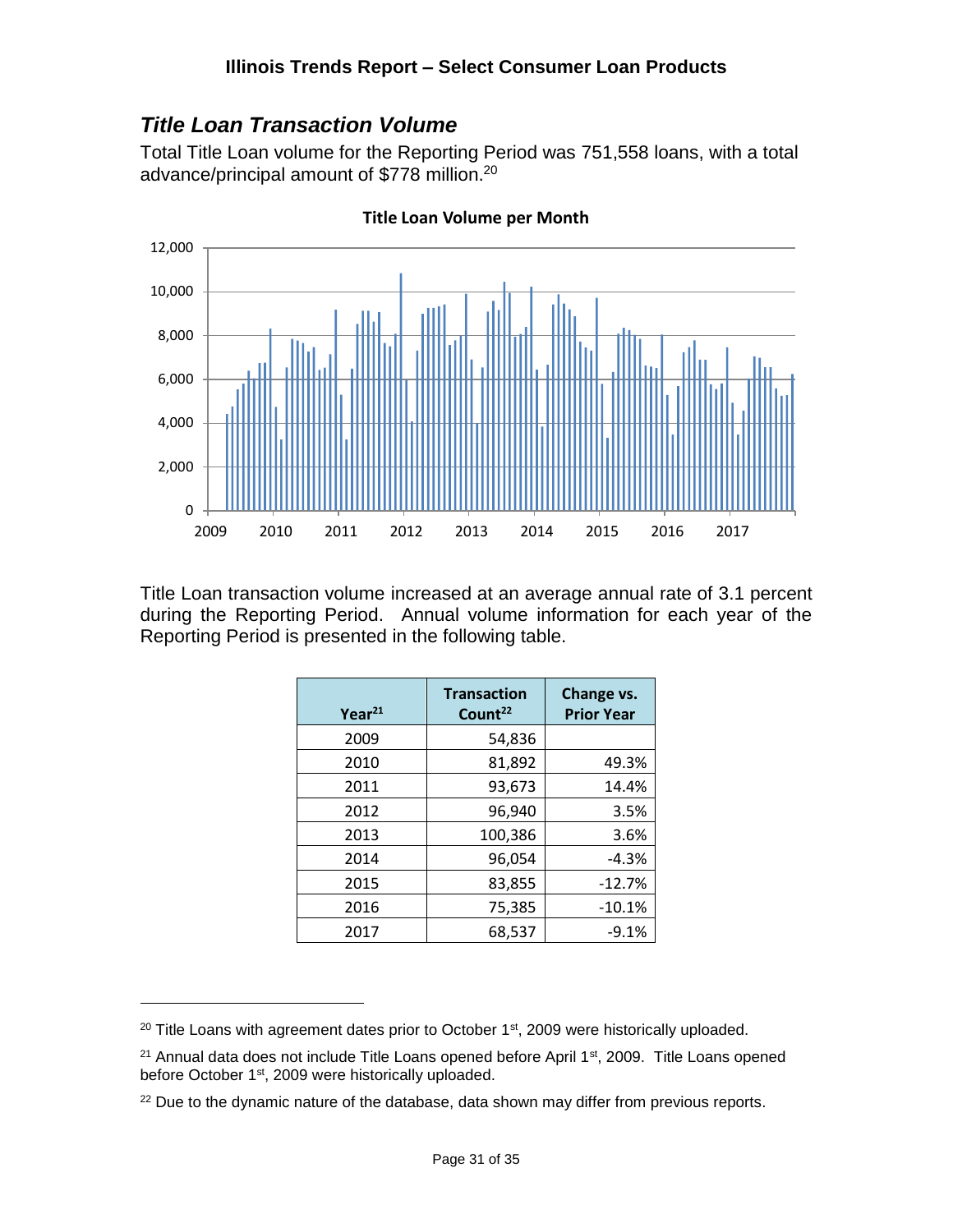### <span id="page-31-0"></span>*Title Loan Average Term, Advance Amount, and Finance Charge*

The average term for Title Loans during the Reporting Period was 515.8 days.

|      | % of Loans by Term Range |                 |              |  |  |
|------|--------------------------|-----------------|--------------|--|--|
| Year | 1 to 360 days            | 361 to 720 days | $721 + days$ |  |  |
| 2009 | 33.6%                    | 58.3%           | 8.1%         |  |  |
| 2010 | 40.6%                    | 49.8%           | 9.7%         |  |  |
| 2011 | 22.2%                    | 50.0%           | 27.8%        |  |  |
| 2012 | 18.2%                    | 41.2%           | 40.6%        |  |  |
| 2013 | 10.6%                    | 30.5%           | 58.9%        |  |  |
| 2014 | 6.5%                     | 29.8%           | 63.7%        |  |  |
| 2015 | 6.8%                     | 27.0%           | 66.2%        |  |  |
| 2016 | 5.9%                     | 23.6%           | 70.5%        |  |  |
| 2017 | 8.6%                     | 19.0%           | 72.4%        |  |  |

The average Title Loan during the Reporting Period was for an advance amount of approximately \$1,035.70 with total fees of \$2,758.94.

The average Title Loan total fee is calculated as an annual percentage rate (APR) of 188%.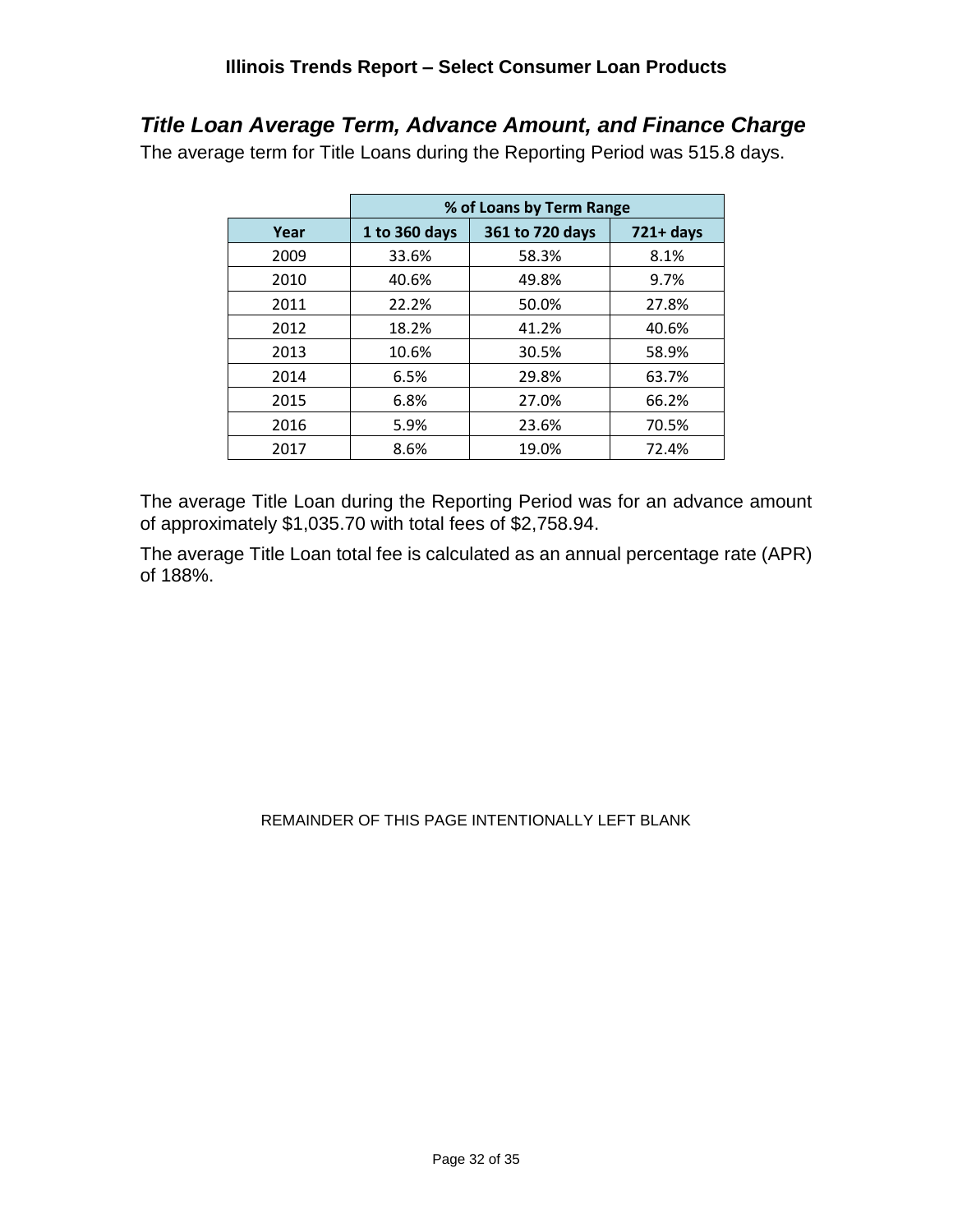#### <span id="page-32-0"></span>*Small Consumer* **Loans**

#### <span id="page-32-1"></span>*Small Consumer Loan Consumers*

During the period from March 2011 through December 2017 ("Reporting Period"), 519,891 Small Consumer Loan consumers took out 3,053,908 Small Consumer Loans, or an average of 5.9 loans per consumer.

The number of Small Consumer Loan consumers (unique borrowers) in the Reporting Period is as follows:



**Unique SCL Consumers per Year (Mar 2011 through Dec 2017)**

The average monthly gross income of Illinois Small Consumer Loan consumers during the Reporting Period was \$2,614.09, or approximately \$31,369 per year.

For the Reporting Period:

- Approximately 62% of Small Consumer Loan consumers earn \$30,000 or less per year.
- Approximately 15% of Small Consumer Loan consumers earn more than \$50,000 per year.
- Approximately 5%, of Small Consumer Loan consumers earn more than \$75,000 per year.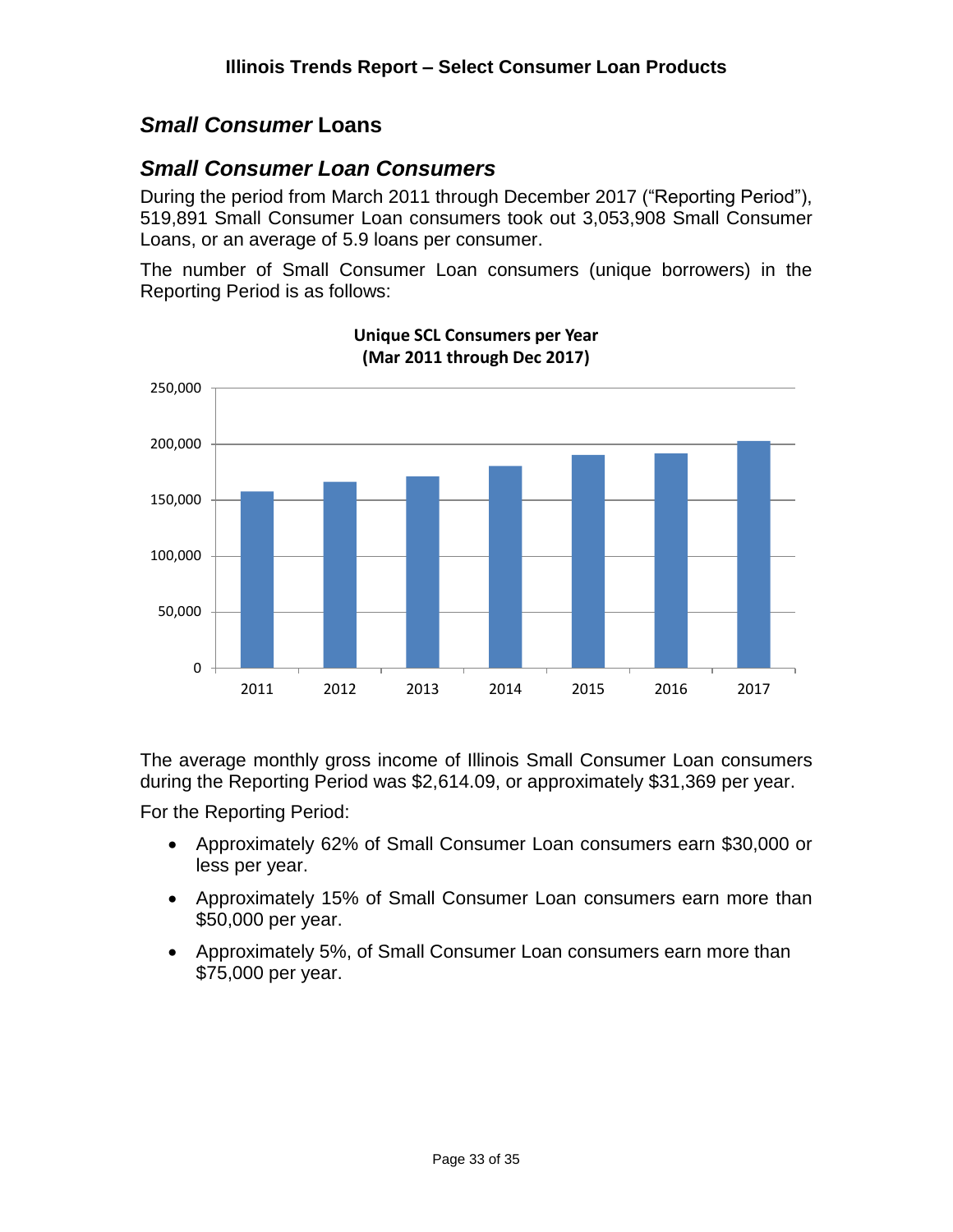### <span id="page-33-0"></span>*Small Consumer Loan Transaction Volume*

Total Small Consumer Loan volume for the Reporting Period was 3,053,908 loans, with a total advance/principal amount of \$2.75 billion.



**SCL Volume per Month**

Small Consumer Loan volume increased at an average annual rate of 2.7 percent during the Reporting Period. Annual volume information for each year of the Reporting Period is presented in the following table.

| Year <sup>23</sup> | <b>Transaction</b><br>Count <sup>24</sup> | Change vs.<br><b>Prior Year</b> |  |
|--------------------|-------------------------------------------|---------------------------------|--|
| 2011               | 384,215                                   |                                 |  |
| 2012               | 447,100                                   | 16.4%                           |  |
| 2013               | 457,113                                   | 2.2%                            |  |
| 2014               | 434,701                                   | $-4.9%$                         |  |
| 2015               | 441,558                                   | 1.6%                            |  |
| 2016               | 442,005                                   | 0.1%                            |  |
| 2017               | 447,216                                   | 1.2%                            |  |

<sup>&</sup>lt;sup>23</sup> Annual data does not include Small Consumer Loans opened before March 21<sup>st</sup>, 2011.

<sup>&</sup>lt;sup>24</sup> Due to the dynamic nature of the database, data shown may differ from previous reports.